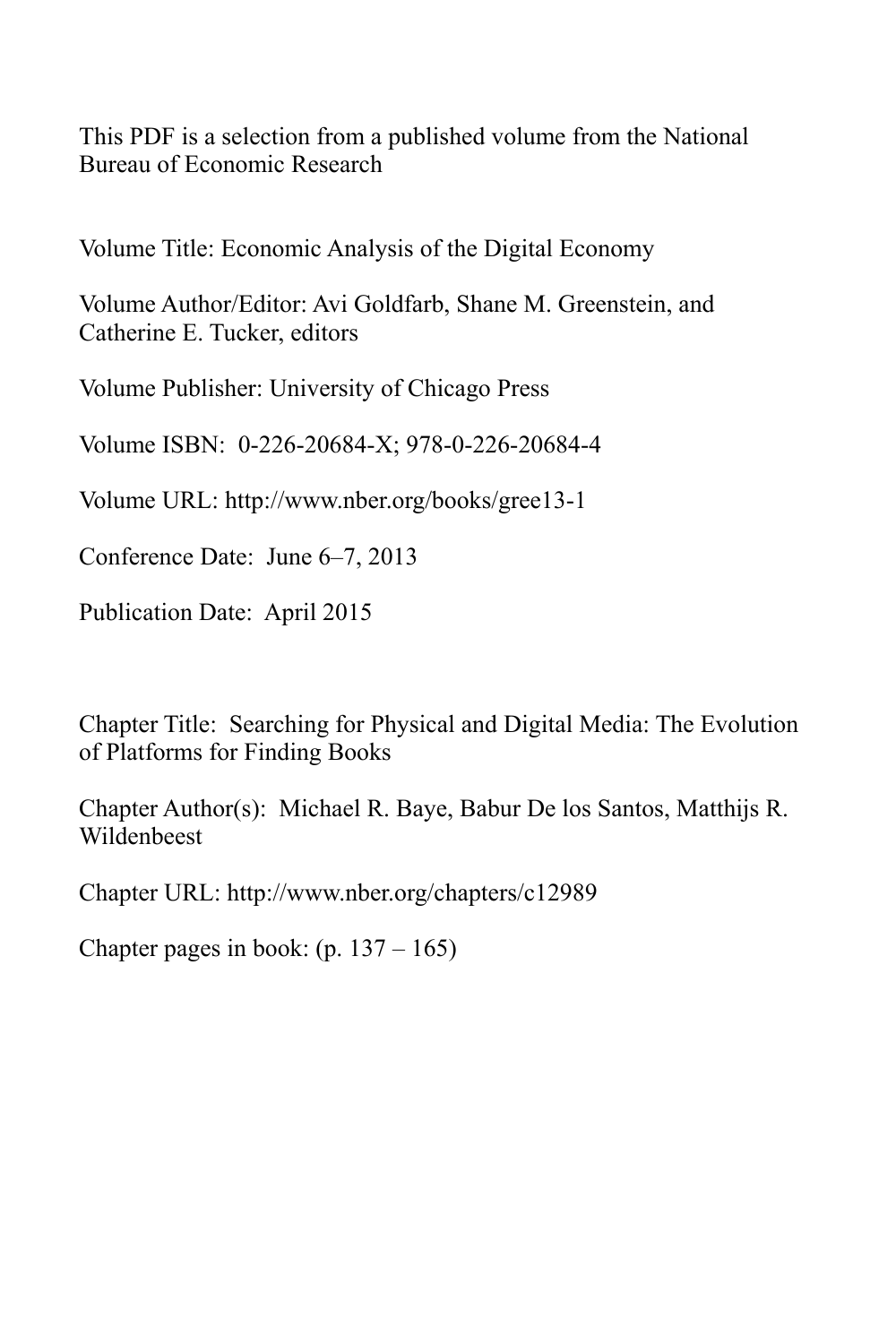# **Searching for Physical and Digital Media** The Evolution of Platforms for Finding Books

Michael R. Baye, Babur De los Santos, and Matthijs R. Wildenbeest

## **5.1 Introduction**

The Internet has had a profound impact on the way people shop; online sales in the United States were \$213 billion in 2012, accounting for 8 percent of all retail sales.<sup>1</sup> The Internet and digitization have had an even greater impact on sales of media products, thanks in part to changes in the way people search for, acquire, and consume these products. Online sales of books accounted for about 44 percent of all US book sales in 2012, with e-books accounting for 11 percent of total book sales.<sup>2</sup> Digital sales of music accounted for over half of the industry's 2012 total sales.<sup>3</sup>

This chapter focuses on how the Internet and digitization are changing the way consumers obtain information about media products such as books, music, and movies. Less than two decades ago, a consumer looking for a

Michael R. Baye is the Bert Elwert Professor of Business and a professor of business economics and public policy at the Kelley School of Business, Indiana University. Babur De los Santos is assistant professor of business economics and public policy at the Kelley School of Business, Indiana University. Matthijs R. Wildenbeest is associate professor of business economics and public policy at the Kelley School of Business, Indiana University.

We thank two anonymous referees, as well as Avi Goldfarb, Shane Greenstein, Marc Rysman, Catherine Tucker, Hal Varian, and seminar participants at the NBER Economics of Digitization conference for valuable comments. We also thank Susan Kayser, I. K. Kim, Joowon Kim, Yoojin Lee, and Sarah Zeng for research assistance. Funding for the data and research assistance related to this research was made possible by a grant from Google to Indiana University. The views expressed in this chapter are those of the authors and do not necessarily reflect the views of Indiana University or Google. For acknowledgments, sources of research support, and disclosure of the authors' material financial relationships, if any, please see http://www.nber .org/chapters/c12989.ack.

- 1. Figures from Forrester Research, March 2013.
- 2. Figures from *Publishers Weekly*, May 2013.
- 3. Figures from Nielsen, January 2013.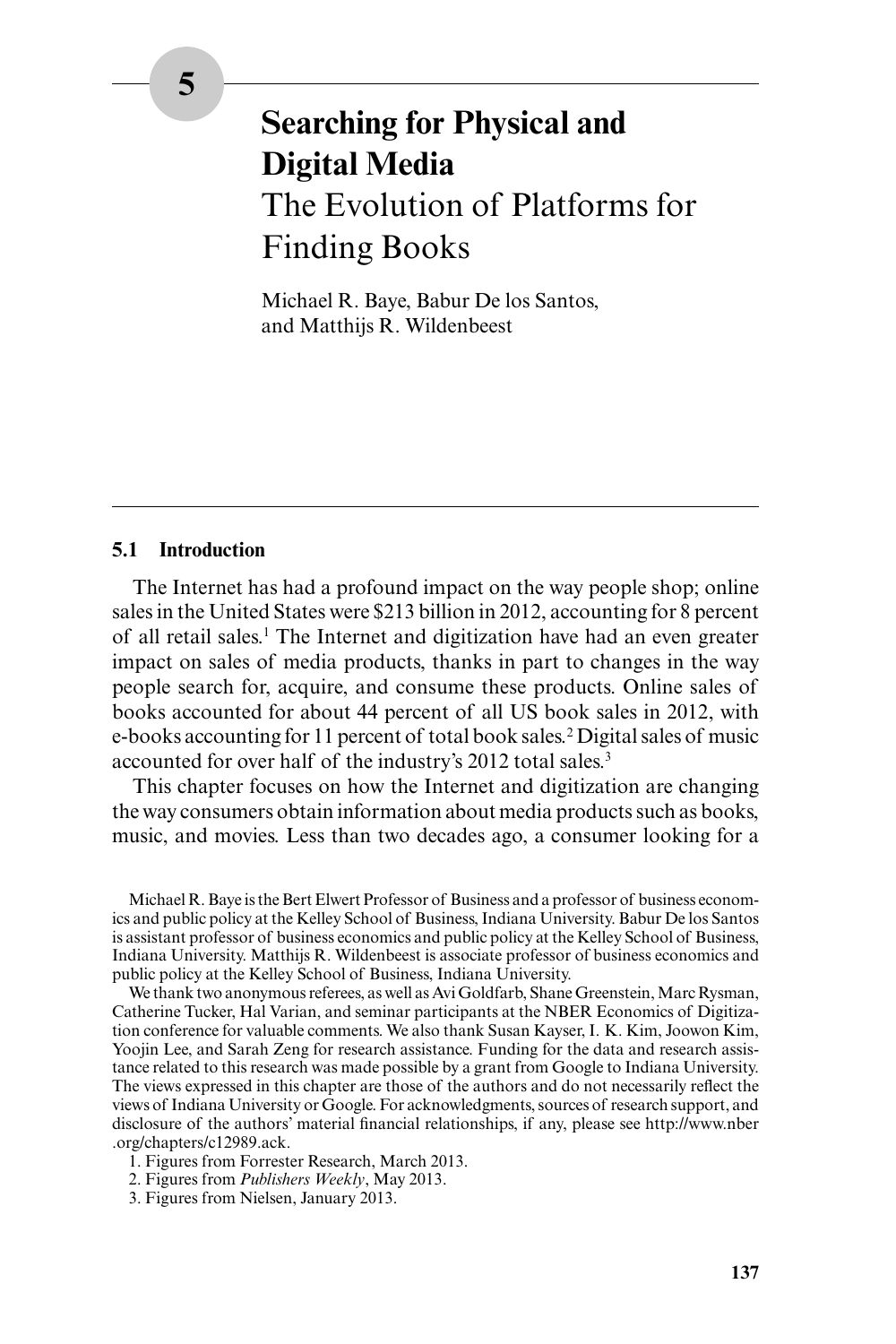book, CD, or DVD had to spend considerable time searching among sellers of these physical products. Given search technologies at the time (e.g., using a telephone to call different sellers or traveling from one physical store to another), the typical consumer limited purchase decisions to retailers proximate to his or her domicile. The Internet and digitization have reduced consumers' costs of obtaining information, thus making it easier for consumers to identify and purchase media that best match their preferences.

Leading media platforms (e.g., Netflix, Amazon, and iTunes) now provide users with recommendations for specific media titles based on sophisticated algorithms that account for a given user's preferences as well as the ratings provided by other users. Consumers also receive recommendations through social networks such as Facebook; "friends" can indicate whether they "liked" a particular song, movie, or book. Many of these recommendation systems operate in real-time and use purchase patterns of consumers with similar profiles to identify products consumers would be otherwise unaware of.

Additionally, advances in search technologies have made it easier for consumers to directly access information that is relevant for their purchase decisions. Consumers can easily search for product information by using a general search engine (e.g., Google), a price comparison site (e.g., Book-Finder), as well as by navigating to a specific retailer's site and conducting a search on its platform (e.g., Amazon and iTunes). These changes in search technologies allow consumers to find a greater breadth of products and make the long tail more accessible; it is now easier to find rare and obscure books, music, and movies. And thanks to digitization, consumers can now view samples of book pages, listen to sample music tracks, and watch scenes from movies through a plethora of devices connected to the Internet. In short, finding the "right" product now takes less effort, and it is easier to compare the prices different sellers charge for that product.

This chapter is motivated by more recent changes in the way consumers search for media products. Until recently, most online product searches for media were conducted using browser-based platforms. Increasingly, however, searches for digital media take place on closed platforms that sell music and video content (e.g., iTunes) or books (e.g., the Amazon Kindle and Barnes & Noble Nook). This shift is more mature in the music industry; digital content accounted for 37 percent of music sales in 2012—more than three times the share of digital books among total book sales.

Because digital books are still in their infancy, the remainder of this chapter focuses on the impact of the Internet and digitization on the book industry. Our goal is to provide readers with a glimpse of how searches for books are likely to evolve over the next decade and to highlight some of the challenges and questions that researchers working in this area are likely to encounter in the years to come. Nonetheless, many of the issues that we discuss are relevant for media such as music and videos, as well as nonmedia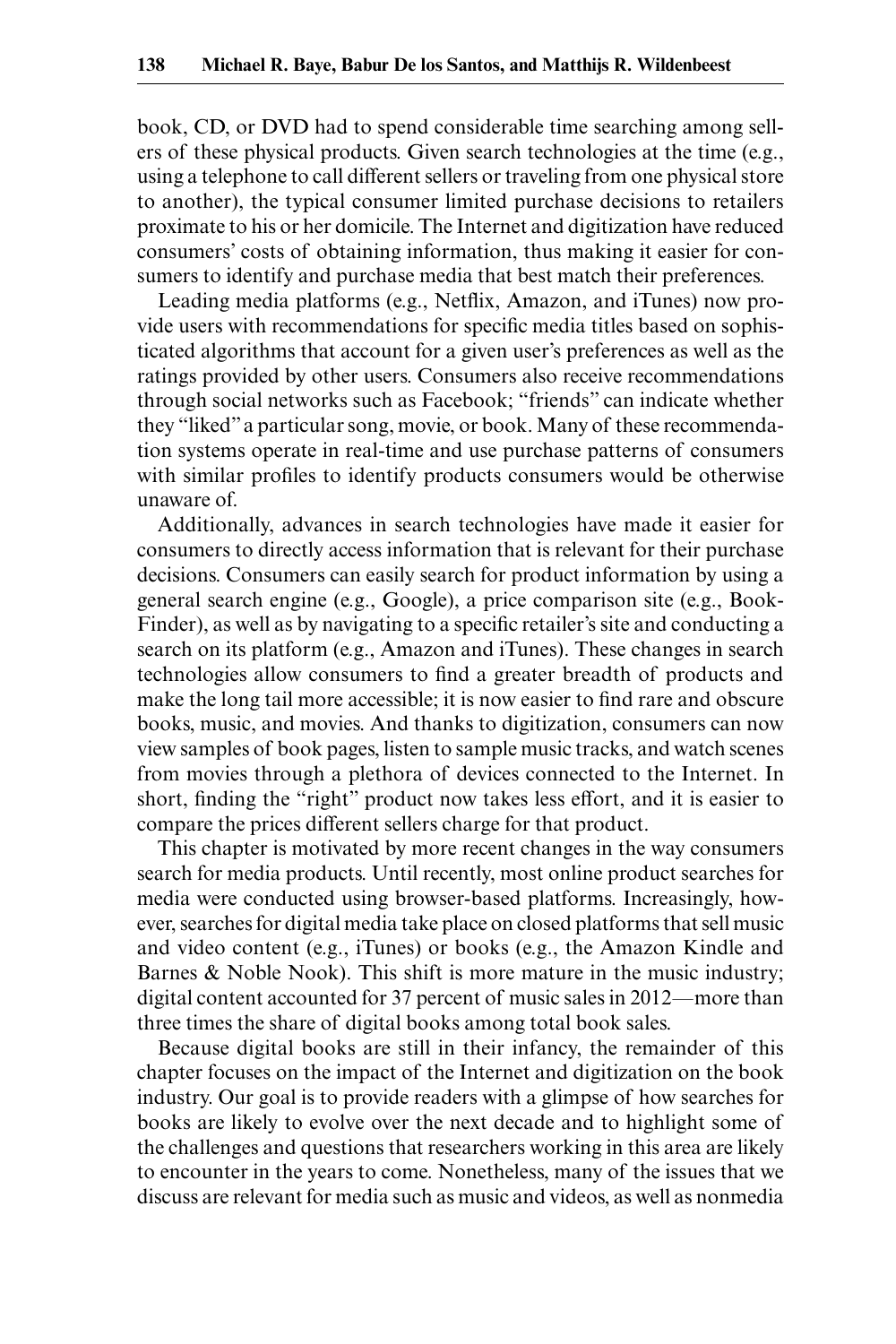products that consumers may search for and purchase online. We highlight a number of data limitations and technical challenges associated with identifying product and product-related searches on browser-based platforms (e.g., search engines, price comparison sites, and retail websites), as well as closed systems (e.g., applications, or apps, on smartphones and tablets such as the iPad, and platforms such as the Kindle and Nook). Finally, we provide some preliminary evidence that searchers are shifting toward new and evolving search platforms and away from browser-based platforms (such as search engines) to find books.

As alluded to above, the book industry is a useful one to examine because it has already felt significant changes as a result of the Internet and is likely to experience additional changes over the next decade as a result of digitization. Even though e-books are still in their infancy, this technology allows consumers to locate, purchase, and read books virtually anywhere. The challenge for researchers over the next decade is that this activity increasingly occurs on closed systems where search activity is not readily observable by those "outside" of the platform.

Our chapter is related to a vast literature on consumer search behavior that began with Stigler's (1961) seminal article on the economics of information. Subsequent literature has focused on explaining price dispersion as an equilibrium phenomenon—particularly in online markets where informational frictions are very modest.4 The more recent literature is decidedly empirical and examines how industry characteristics, such as search costs, impact levels of price dispersion. For instance, at the beginning of the millennium a large number of studies examined the effects of the Internet on prices and price dispersion.<sup>5</sup> Several of these studies focused specifically on the online book industry. Clay, Krishnan, and Wolff (2001) examined prices at online bookstores and found that heightened competition among sellers led to lower prices and less price dispersion. Moreover, they established heterogeneity in firm-level behavior. Brynjolfsson, Hu, and Smith (2003) quantify the economic impact of increased variety at online bookstores (and the ability of consumers to identify books in the long tail). Their estimates indicate that online markets for books increased consumer welfare by as much as \$1 billion for the year 2000. Chevalier and Goolsbee (2003) show how to use sales rank data to obtain elasticity estimates for Amazon and Barnes & Noble, and find that demand is much more price elastic for Barnes & Noble than Amazon. Chevalier and Mayzlin (2006) study the effect of consumer reviews on sales at amazon.com and barnesandnoble.com. Hong and Shum (2006) develop techniques to estimate search costs using only price data and apply their methods to books sold online. Forman, Ghose,

<sup>4.</sup> See Baye, Morgan, and Scholten (2006) for a survey.

<sup>5.</sup> See Baye, De los Santos, and Wildenbeest (2013) for an overview of the evolution of product search in both offline and online markets.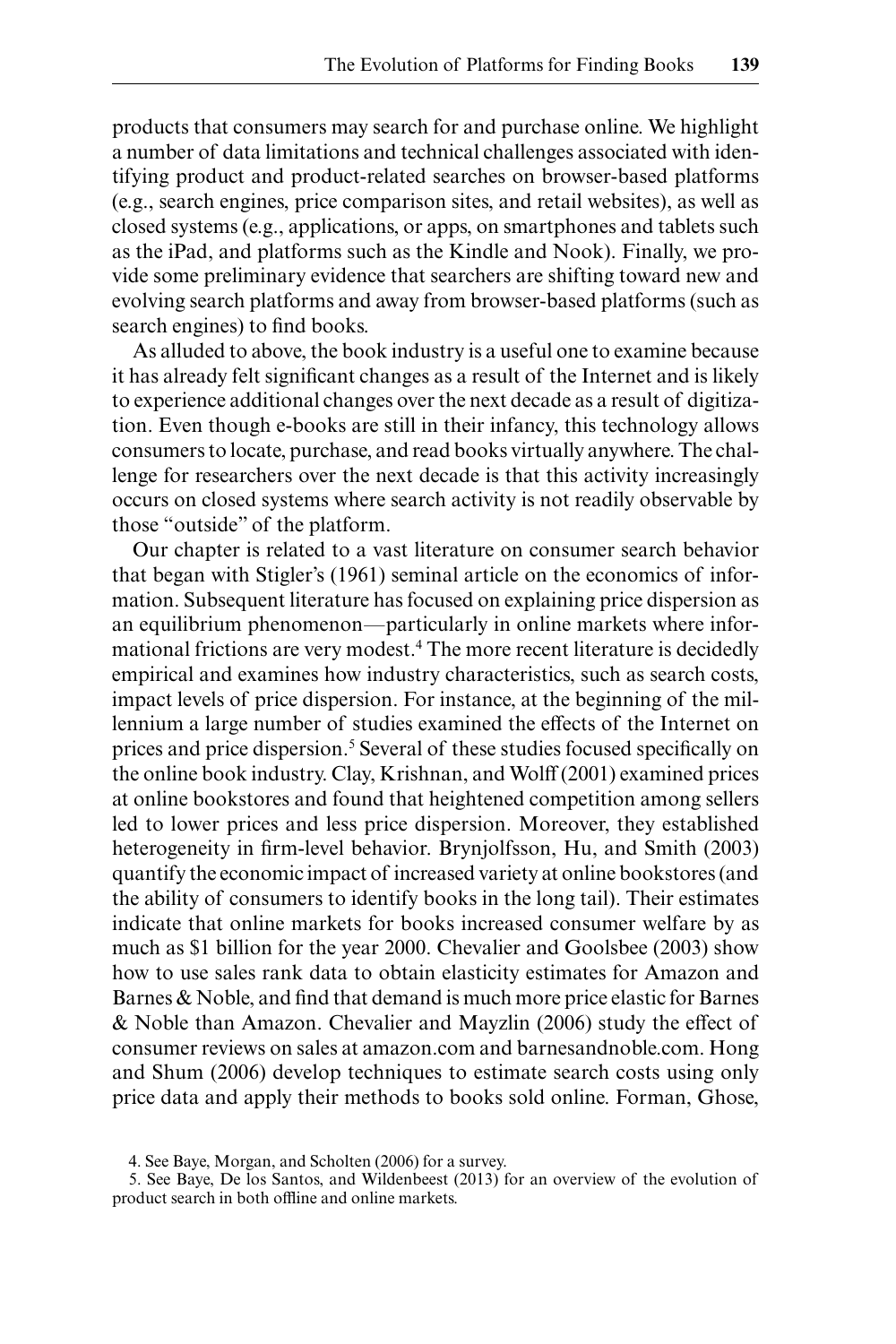and Goldfarb (2009) provide powerful evidence that online and offline markets for books are linked: when a physical book store opens, consumers near the area purchase fewer books online. De los Santos (2012) and De los Santos, Hortaçsu, and Wildenbeest (2012) use data on browsing behavior and book purchases to estimate search costs.

The remainder of this chapter is organized as follows. The next section provides a brief overview of the book industry and highlights some of the more important changes that have occurred over the past twenty years. Section 5.3 provides a data-driven look at how consumers use different browserbased platforms (such as websites of booksellers, price comparison sites, and search engines) to locate books and booksellers. Section 5.4 investigates how search intensity changes throughout the life cycle of a book and provides preliminary evidence that searches for book titles on general search engines are beginning to decline. Specifically, consumers appear to be shifting away from general search engines and are increasingly using retailer sites and closed systems to find books. Section 5.5 provides a look at differences in the prices of digital and physical books. It also examines how these prices evolved before, during, and after the Antitrust Division of the Department of Justice filed suit against Apple and book publishers regarding their use of agency contracts. We conclude in section 5.6 by briefly describing several additional agenda items for research programs.

## **5.2 Overview of the Book Industry and Description of Data Sets**

The book industry has seen many changes throughout the past twenty years. The most significant change, to date, has been the move from selling physical books in traditional brick-and-mortar bookstores to selling physical books online. Books were one of the first products that were successfully sold online. One of the earliest and largest online retailers, Amazon, started as an online bookstore in July 1995. Barnesandnoble.com was launched in May 1997. Many startups followed, and existing brick-and-mortar bookstores began creating an online presence. Most of these online bookstores (retailers such as 1bookstreet, A1books, and Fatbrain) no longer exist; many went bankrupt during the collapse of the Internet bubble shortly after the new millennium began. Borders, which was one of the largest brick-andmortar bookstores in the United States, went bankrupt in 2011. Today, the retail book industry consists of Amazon, Barnes & Noble, and smaller bookstores as well as mass merchants (such as Walmart), which typically have thinner offerings of titles.

A more recent change in the book industry is the shift toward electronic books, or e-books. Although e-books have been around since at least 1971, when Michael Hart made the Declaration of Independence electronically available as part of Project Gutenberg, the release of the Sony LIBRIé e-book reader in 2004 in Japan (the United States followed in 2006 with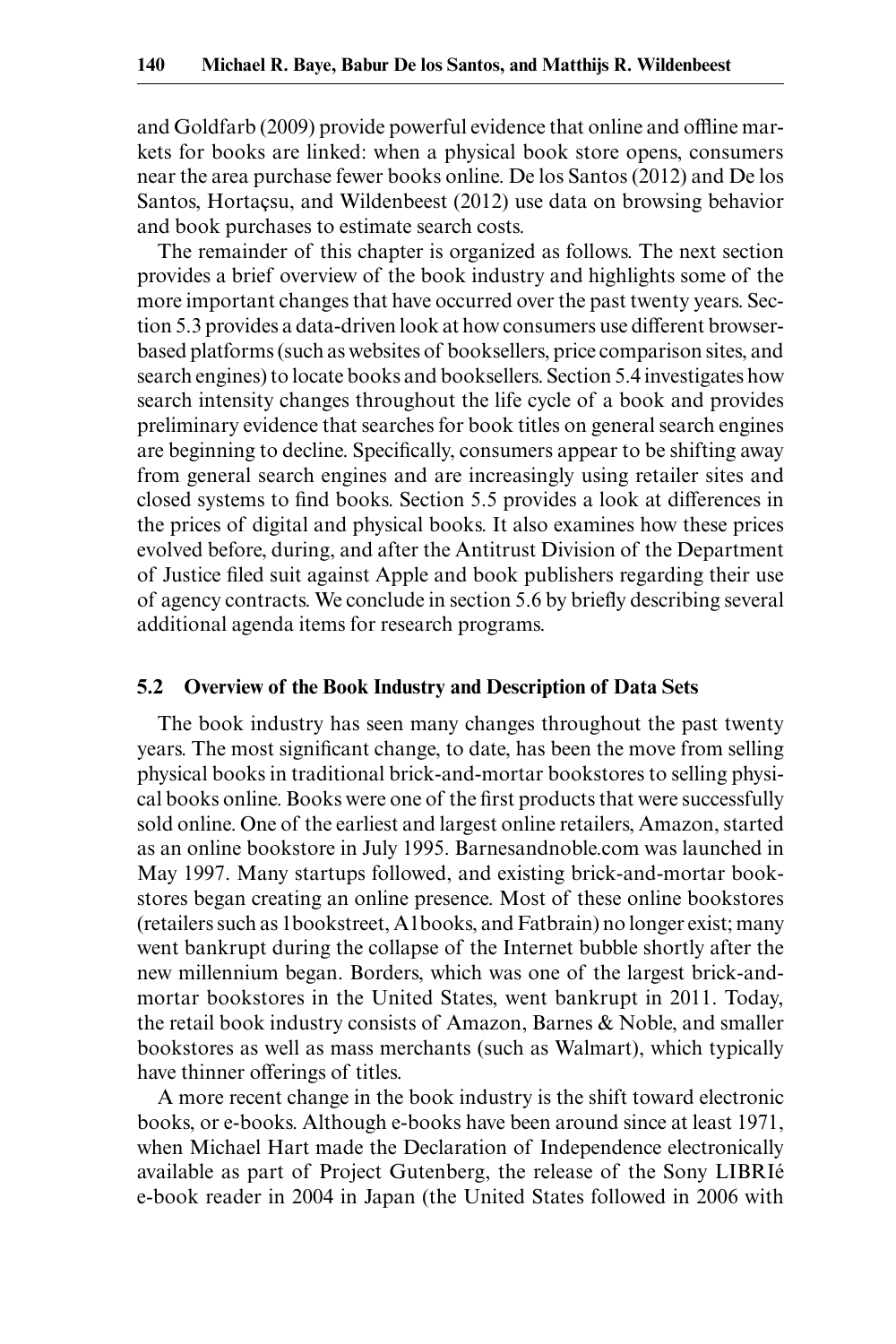| Table 5.1<br>Year | US print and e-book sales, 2006–2009 |        |                  |        |                  |  |  |  |  |
|-------------------|--------------------------------------|--------|------------------|--------|------------------|--|--|--|--|
|                   | Trade print                          |        | E-books          | Total  |                  |  |  |  |  |
|                   | (\$ in millions)                     | $(\%)$ | (\$ in millions) | $(\%)$ | (\$ in millions) |  |  |  |  |
| 2006              | 11,123                               | 99.5   | 54               | 0.5    | 11,177           |  |  |  |  |
| 2007              | 11,384                               | 99.4   | 67               | 0.6    | 11,451           |  |  |  |  |
| 2008              | 10,831                               | 99.0   | 113              | 1.0    | 10,944           |  |  |  |  |
| 2009              | 10,711                               | 97.2   | 313              | 2.8    | 11,024           |  |  |  |  |

*Source:* Mintel/American Association of Publishers. E-book sales exclude educational and professional books.

the release of the Sony PRS-500) marked the beginning of the recent surge in popularity of e-books.6 The Sony LIBRIé was the first commercially available device to use E Ink technology, which dramatically improved the reading experience and required less battery power than existing e-readers at the time. Amazon released its E Ink technology-based Kindle in November 2007. Barnes & Noble followed in November 2009 with the release of the Nook. At the end of June 2012, Amazon led the market for devices used for reading e-books, with an overall market share of 55 percent (with its Kindle and Kindle Fire), followed by Nook (14 percent). Today, Sony's e-book readers have 1 percent of the market.<sup>7</sup> The definition of an e-reader is increasingly blurred by the presence of devices such as tablets, smartphones, desktops, and laptops with applications for reading e-books. Indeed, after having seen dramatic growth since 2006, the sales of traditional e-readers are expected to decline in 2012, with consumers shifting toward tablets.<sup>8</sup>

The sales of e-books have grown alongside the increasing popularity of e-readers. By July 2010, Amazon was selling more Kindle books than hardcover books, and since April 2011 it is selling more Kindle books than hardcover and paperback books combined (excluding free e-books).<sup>9</sup> However, as shown in table 5.1, e-books accounted for a very modest share of overall industry sales between 2006 and 2009. Between 2009 and 2012, however, sales of e-books grew from 2.8 percent to 11 percent of total industry sales.

Most e-readers support the open ePub format (Amazon's Kindle, which supports the proprietary AZW format, is a notable exception). In theory, this means consumers can buy an e-book at one of the bookstores that supports the ePub format and read it on a different e-reader. However, bookstores use Digital Rights Management (DRM) to protect the content of the e-books,

<sup>6.</sup> See Manley and Holley (2012) for an overview of the history of e-books.

<sup>7.</sup> Estimates from Bowker Market Research.

<sup>8.</sup> See http://news.cnet.com/8301–1035\_3–57558710–94/rip-e-book-readers-rise-of-tablets -drives-e-reader-drop/.

<sup>9.</sup> See http://phx.corporate-ir.net/phoenix.zhtml?c=176060&p=irol-newsArticle&ID =1565581.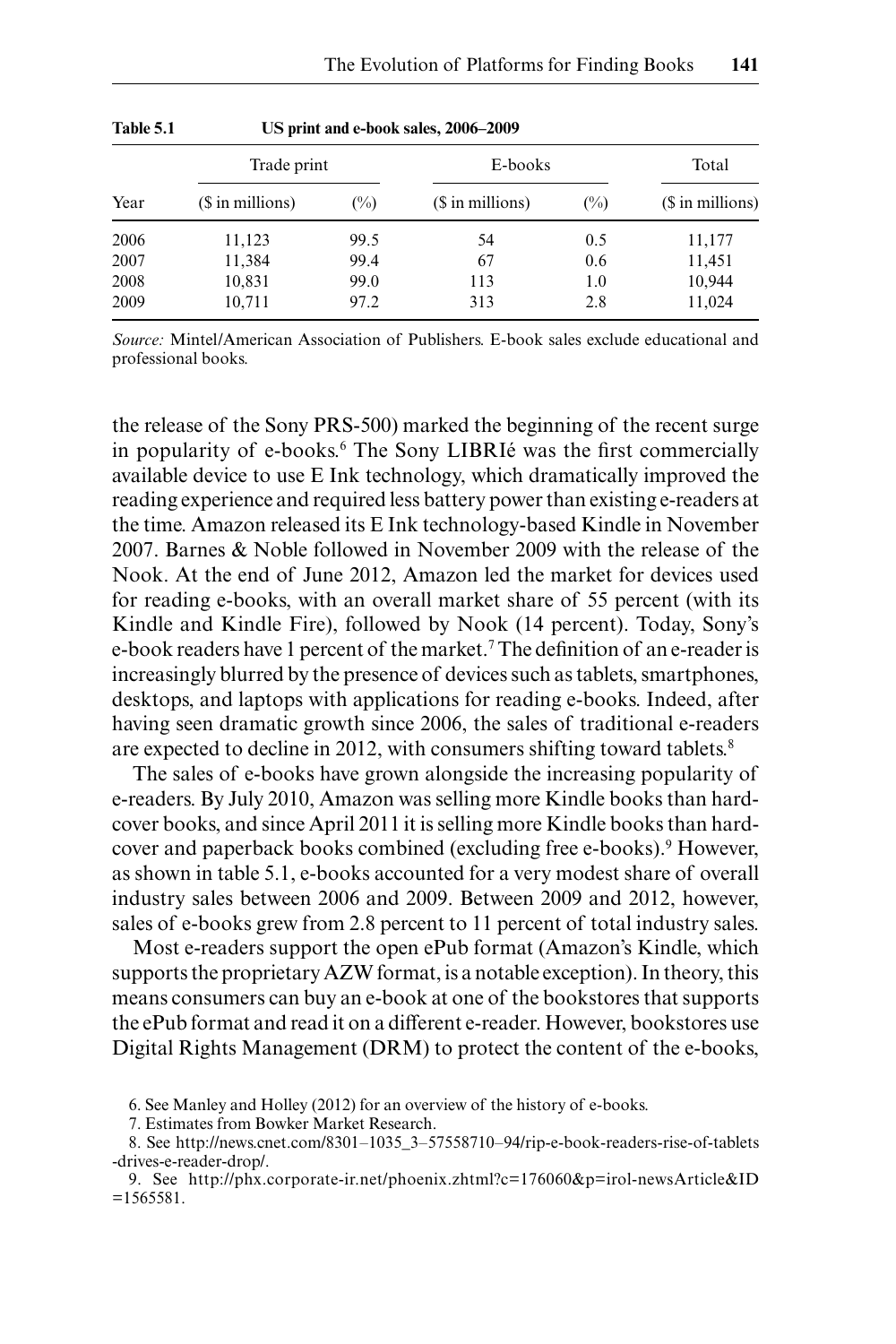

**Fig. 5.1 Monthly retail sales at brick-and-mortar bookstores** *Source:* Monthly Retail Trade Survey for NAICS 451211 (bookstores), US Census Bureau.

and different bookstores do not necessarily use the same DRM standard. Even though there are ways to get around this (for instance, by stripping the DRM), for most consumers this is difficult to do. This means that in practice the e-book market has many characteristics of a two-sided market, with publishers on one side of the market, readers on the other side, and bookstores and e-readers as intermediaries.10

The rise of e-books is likely to significantly impact the way consumers search for books. Buyers of e-books are less likely to use web browsers to find and purchase books, as it is often more convenient to search within the device that is used to read e-books. Moreover, the lack of interchangeability due to DRM makes it less beneficial for consumers to compare prices across bookstores or platforms, resulting in fewer retailers being visited. Unfortunately, we do not observe consumer search patterns within most of the (closed) platforms, and future researchers are likely to increasingly experience this problem not only for searches for books, but searches for any product that take place through a closed device or mobile device app. Our challenge here is to attempt to tease out—from available data on browserbased searches—evidence of shifts toward searches on platforms or devices for which search data are unavailable. Thus, the remainder of this chapter focuses exclusively on browser-based searches.

These developments—the move toward selling books online as well as the transition to e-books—have significantly impacted the sales of books at traditional brick-and-mortar stores. Figure 5.1 shows that average

<sup>10.</sup> See Rysman (2009) for a discussion of the economics of two-sided markets.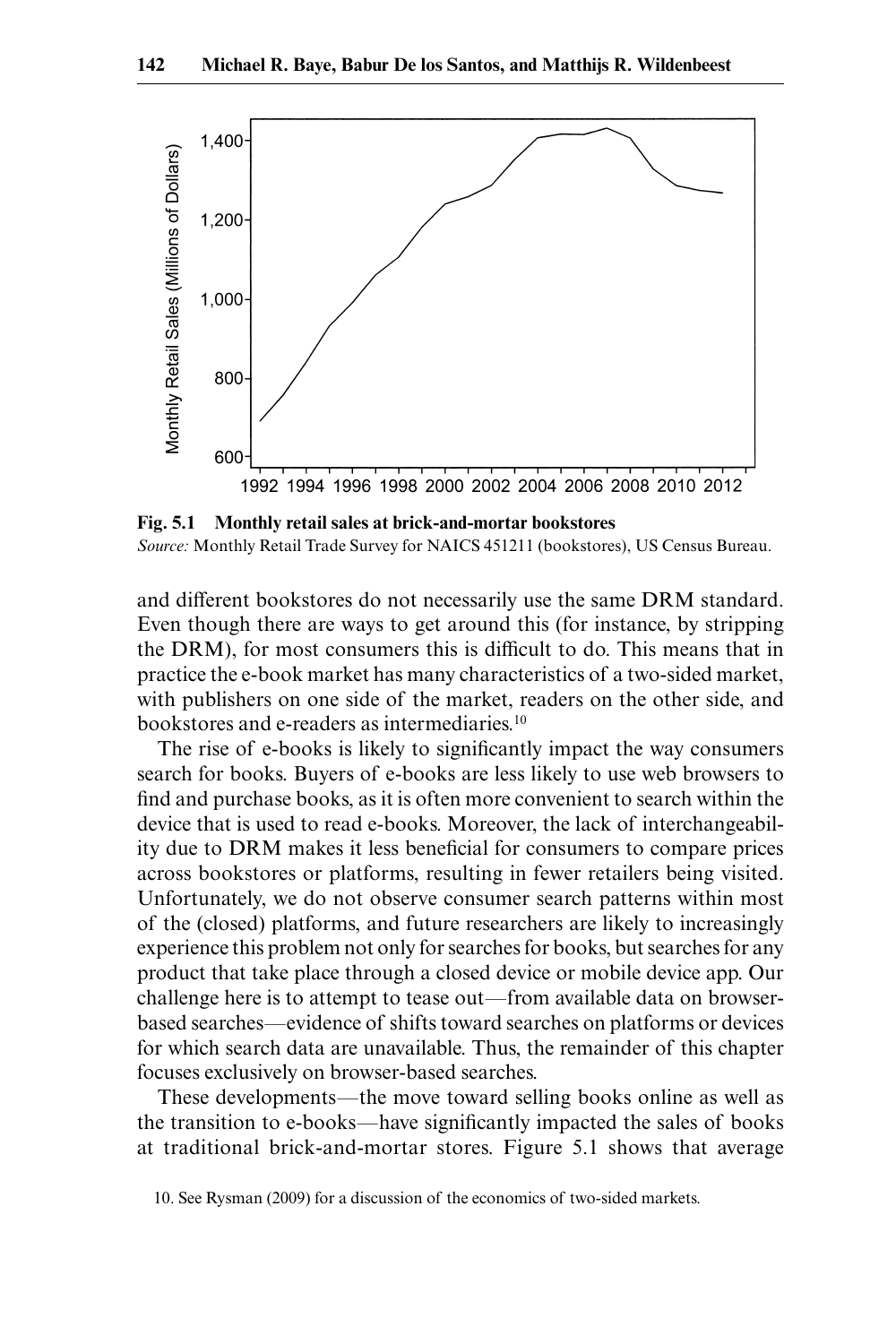|                         | Revenue (\$ in millions) |       |       |       |       |                  |
|-------------------------|--------------------------|-------|-------|-------|-------|------------------|
|                         | 2005                     | 2006  | 2007  | 2008  | 2009  | Change<br>$(\%)$ |
| <b>Bookstore</b> chains |                          |       |       |       |       |                  |
| Barnes & Noble          | 5,103                    | 5,261 | 5,411 | 5,122 | 5,596 | 9.7              |
| <b>Borders</b>          | 4.031                    | 4,063 | 3,775 | 3,242 | 2.791 | $-30.8$          |
| Books-A-Million         | 504                      | 521   | 536   | 515   | 509   | 1.0              |
| Online bookstores       |                          |       |       |       |       |                  |
| Amazon.com              | 3.046                    | 3,582 | 4.630 | 5,350 | 5.964 | 95.8             |
| Barnesandnoble.com      | 440                      | 433   | 477   | 466   | 525   | 19.4             |
| Borders.com             |                          |       |       | 46    | 60    |                  |
| Booksamillion.com       | 28                       | 26    | 27    | 25    | 24    | $-13.8$          |

#### **Table 5.2 Revenue of leading bookstores, 2005–2009**

*Source:* Simba information, from company reports. Figures for Amazon.com are for US books, music, and video/DVD segment only. Until 2008 Borders.com was powered by Amazon .com.

monthly sales at brick-and-mortar bookstores roughly doubled between 1992 and 2007. Since 2007, however, sales at traditional bookstores have been in decline. This decline in the sales of physical books coincides with two events, making it difficult to separately identify the cause of the decline. One event was a recession, which according to the National Bureau of Economic Research (NBER) started in December 2007 and ended in June 2009. The other event was Amazon's introduction of the Kindle e-book reader in November 2007. While we view the cause of this decline as an interesting and open question, the data in table 5.2 suggest that the post-2007 decline in sales at traditional bookstores may, in part, be due to a shift toward e-books and the online channel more generally.

The analysis in the remainder of this chapter relies on four different data sets. The first data set is assembled using data from comScore Search Planner and contains information on the most popular search terms that are used at the main general search engines to reach specific websites for the period between February 2010 and February 2013.11 Search Planner uses the comScore panel, which contains all online browsing activity of around two million US users. Our second data set, comScore qSearch, also uses the com-Score panel and contains monthly data (between January 2011 and February 2013) on search volume and search intensity at over 200 online properties.12 The third data set uses relative search volume data from Google Trends for the period 2004–2013. Our final data set contains prices for printed and

<sup>11.</sup> For a more detailed description of these data, see Baye, De los Santos, and Wildenbeest (2012).

<sup>12.</sup> For a more detailed description of these data, see Baye, De los Santos, and Wildenbeest (2013).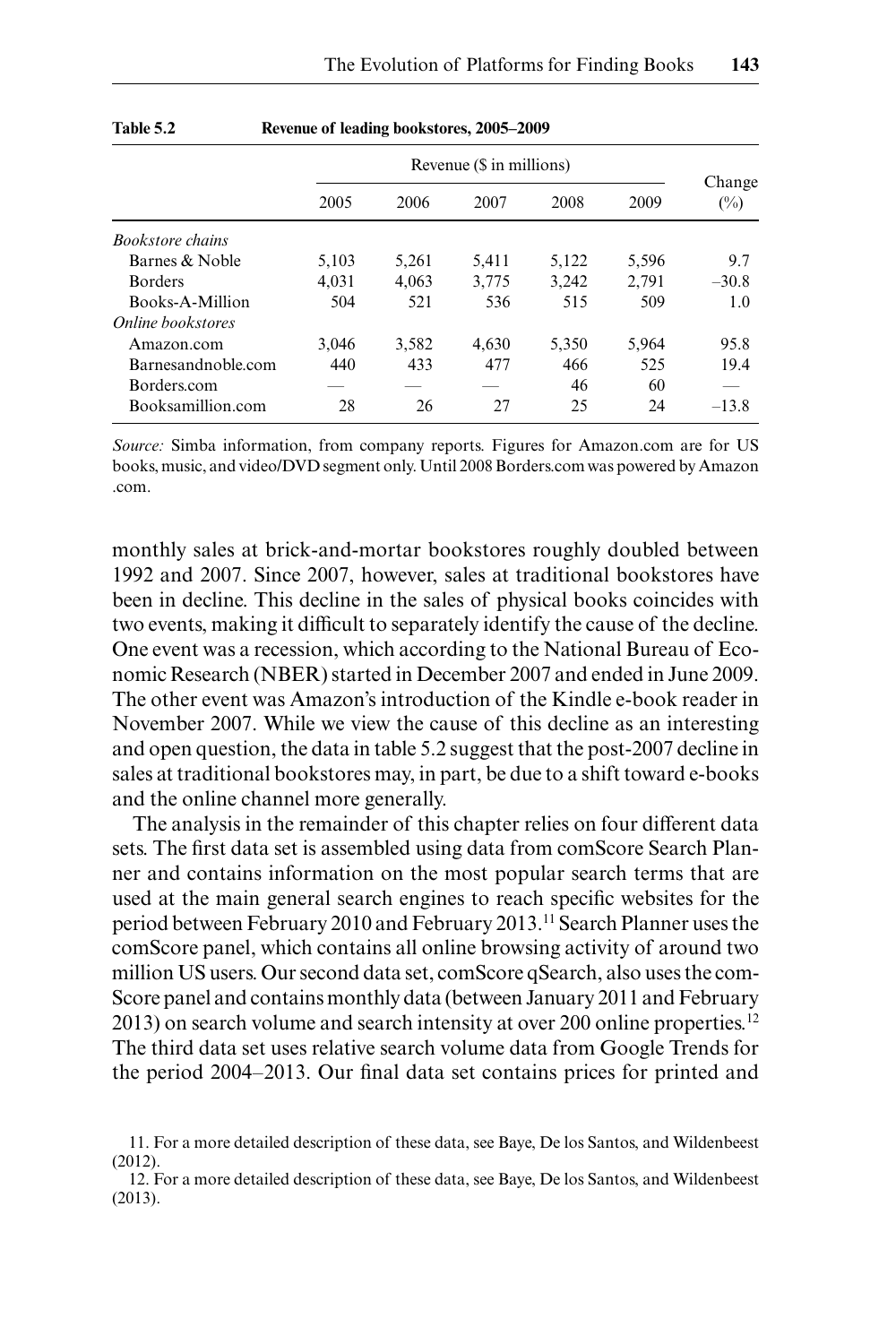digital books for a large number of titles sold at the major bookstores for 2012. These data were obtained using a scraper written in Java.<sup>13</sup>

With this brief background, we now turn to search.

#### **5.3 Searching for Books and Booksellers**

There are numerous ways consumers can use the Internet to search for books or a bookseller. Consumers can use a general search engine such as Google, Yahoo, or Bing to search for a specific book title, author name, or other book-related search term. When using a search engine, search results typically appear as links that can be clicked, which redirect the user to a specific (often external) website. Most of the general search engines display both paid and nonpaid (organic) results; paid results typically appear on top of the search results page as well as on the side.

An alternative way to search is by using a price comparison site to identify sellers of a particular book. Price comparison sites are intermediaries that provide consumers with price information as well as other product information.14 Most price comparison sites are free for consumers to use, while retailers pay fees. Typically, these fees are paid each time a searcher clicks a link at the price comparison site that directs the user to the retailer's site. Most comparison sites allow users to either browse or use a search box to search. Consumers searching for books can choose among many different comparison sites, ranging from general price comparison sites such as Nextag and Bing Shopper to book-specific comparison sites such as BooksPrice or BookFinder. The more book-oriented price comparison sites typically allow users to search by ISBN as well as title or author name.

A third option is to go directly to a bookseller's (or other retailer's) website and conduct a search within its site. Most online bookstores allow consumers to search by title, author name, or ISBN. Online bookstores such as Amazon and Barnes & Noble also provide links to bestselling books on their web pages, allowing consumers to explore product offerings without having to use the search box. In addition, suggestions based on previous purchases or items previously viewed are displayed to help consumers find the right book. Some online booksellers also allow third-party sellers to sell books on their websites (e.g., Amazon Marketplace and Barnes & Noble Marketplace), which allows consumers to do a price comparison without having to leave the site.

As we noted earlier, an increasingly attractive fourth option—especially for those searching for e-books—is to conduct a search on a closed device

<sup>13.</sup> For a more detailed description of these data, see De los Santos and Wildenbeest (2014).

<sup>14.</sup> See Moraga-González and Wildenbeest (2012) for a discussion on comparison sites and their implications for price competition.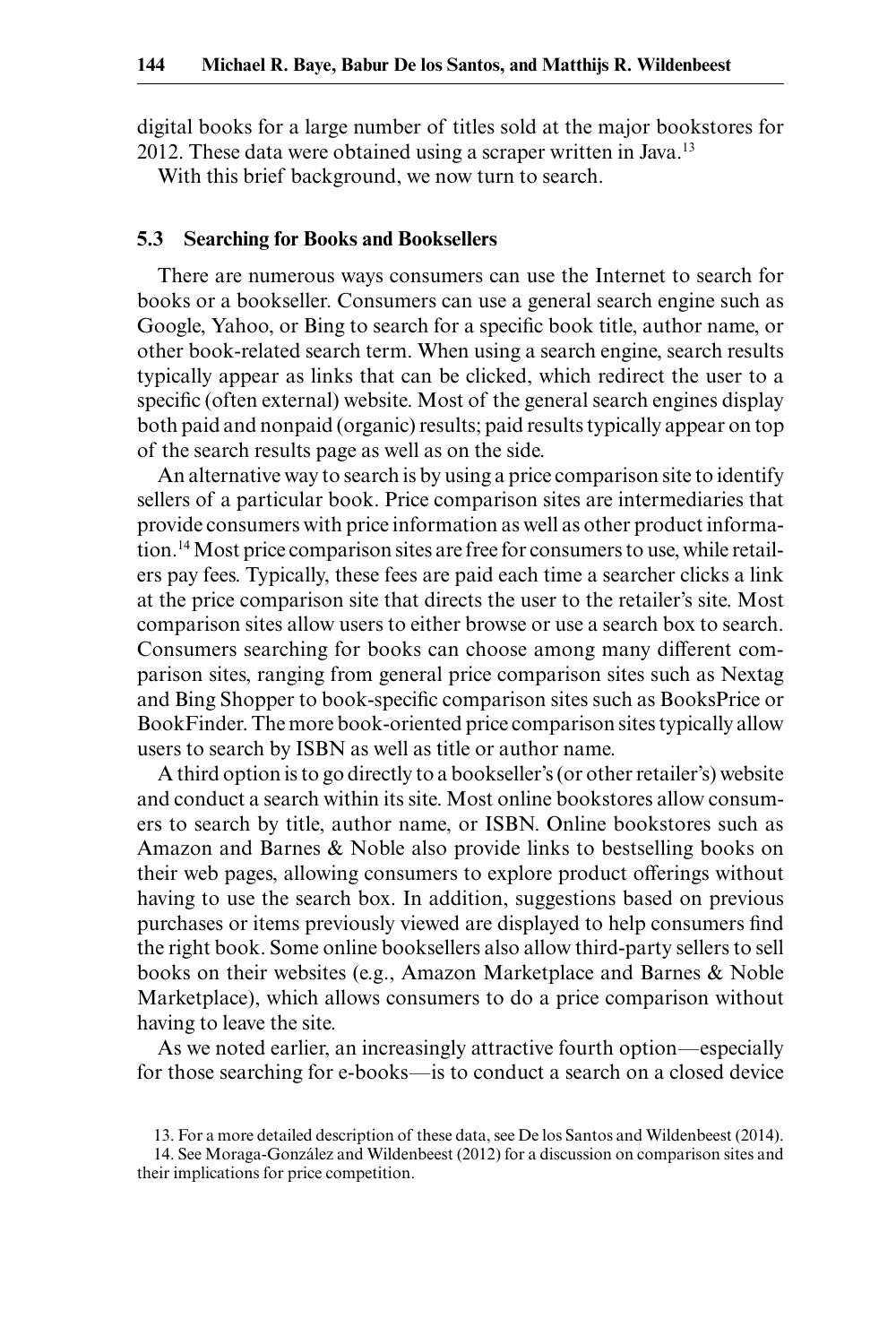such as Amazon's Kindle or the Barnes & Noble Nook. Recall that these search data are not readily available to researchers.

The remainder of this section examines the relative importance of the first three types of book searches and highlights a number of obstacles that make it difficult to precisely measure the share of book searches that are conducted on different search platforms. Later, we will attempt to use the data that are available to examine whether recent trends in general search engine use suggest that consumers are indeed shifting to closed search platforms, for which detailed search data are presently unavailable.

## 5.3.1 Book-Related Searches on General Search Engines

We first turn to the issue of measuring the number of book-related searches on the main general search engines (Google, Bing, Yahoo, and Ask). For this we use comScore's Search Planner data, which is based on the browsing activity of two million US users that are part of the comScore panel. As part of this data we observe the most popular search terms used at the main general search engines to reach a specific site. To illustrate the nature of the data, table 5.3 shows the top twenty-five search terms on Google that resulted in organic traffic to Barnes & Noble.15 The number one search phrase is "barnes and noble," which generated 376,678 clicks to this site. Notice that several other top twenty-five search terms in table 5.3 are variations or misspellings of the site name or URL (e.g., "barnes and nobles," "barnes," "bn," and "www.bn.com"). This suggests that searchers may frequently use general search engines as a shortcut for typing in the URL of the site they wish to visit, and then conduct actual searches for books at the site. Also notice that the list of top twenty-five search terms includes competitors (e.g., "amazon"). Farther down the list we begin seeing terms related to specific books (e.g., the 20th ranked search term is "the vow book").

Table 5.3 also illustrates a weakness of the Search Planner data: for privacy and other reasons, comScore sometimes reports "\*\*\*" and "name name" rather than the actual search phrase. This is the case for the fourth and sixth ranked search terms in table 5.3, and as a consequence, one cannot precisely determine the nature of these searches. For purposes of the analysis that follows, these terms are ignored. This is not ideal, since these unknown (and hence excluded) searches may refer to an author or ISBN number.

In order to get a better picture of the nature of search terms leading users from search engines to bookstores, we examined the entire list of search terms resulting in traffic to Amazon and Barnes & Noble (2,053 and 180

<sup>15.</sup> In September 2011, Barnes & Noble acquired Borders's intellectual property, including Borders's domain name. Borders.com now redirects to barnesandnoble.com, explaining the relatively large number of Borders's related search terms in table 5.3.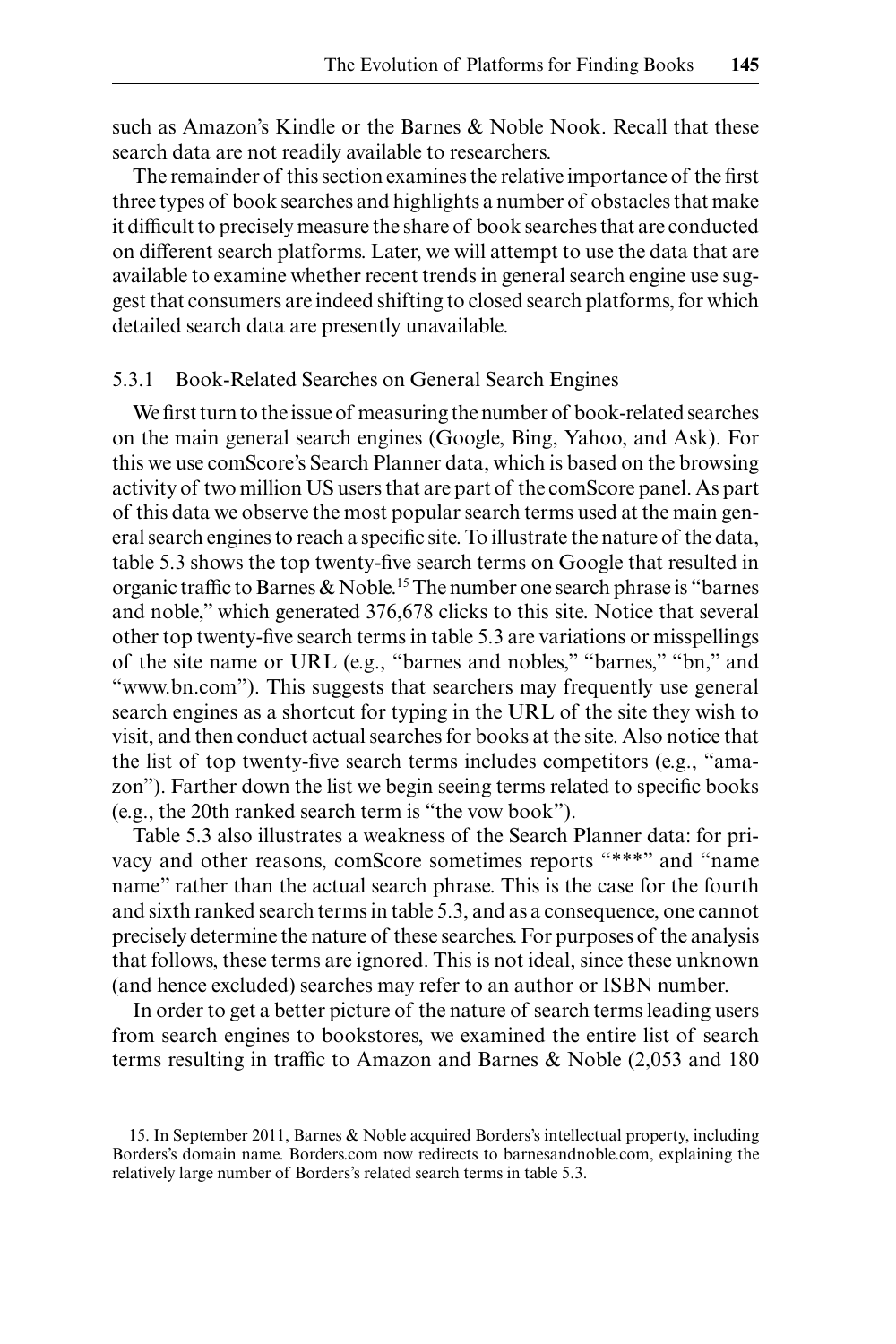| Rank           | Search phrase              | No. organic clicks |
|----------------|----------------------------|--------------------|
| 1              | barnes and noble           | 376,678            |
| $\overline{2}$ | borders bookstore          | 82,689             |
| 3              | borders book store         | 52,006             |
| 4              | ***                        | 27,699             |
| 5              | barnes and noble locations | 21,666             |
| 6              | name name                  | 20,675             |
| 7              | barnes and nobles          | 19,800             |
| 8              | amazon                     | 19,748             |
| 9              | barnesandnoble             | 17,785             |
| 10             | nook                       | 13,483             |
| 11             | facebook                   | 10,680             |
| 12             | barnes & noble             | 9,900              |
| 13             | nook tablet                | 9,775              |
| 14             | barnes                     | 8,623              |
| 15             | borders.com                | 7,465              |
| 16             | google                     | 7,163              |
| 17             | bn.com                     | 7,118              |
| 18             | books                      | 6,923              |
| 19             | borders                    | 6,382              |
| 20             | the vow book               | 6,199              |
| 21             | name fire                  | 5,143              |
| 22             | bn                         | 4,819              |
| 23             | nook color update          | 4,564              |
| 24             | gmail                      | 4,383              |
| 25             | www.bn.com                 | 4,179              |

**Table 5.3 Top twenty-five search terms on Google leading users to Barnes & Noble**

*Source:* comScore Search Planner data from February 2012. Search phrases are ranked by the total number of organic clicks on Google.

search terms, respectively), and grouped them into five categories: (1) site name, which includes the name or URL (including misspellings) of the site; (2) nonbook, which includes products other than books; (3) book, which includes physical as well as e-books; (4) e-reader, which includes searches for e-reader-related hardware or software; and (5) other bookstore, which includes names and URLs of other bookstores (including misspellings). The results are displayed in figure 5.2, panels (a) and (b), and provide a breakdown of the observed search terms consumers entered at the main search engines that resulted in clicks to Amazon and Barnes & Noble, respectively.

Several features of figure 5.2 are worth noting. First, the overwhelming majority of searches at the main search engines leading users to Amazon or Barnes & Noble were navigational searches, that is, search terms that only include the name or URL of the retailer. This means that most of the traffic Amazon and Barnes & Noble receive from the main search engines is from consumers using search engines instead of the address bar to navigate. Pre-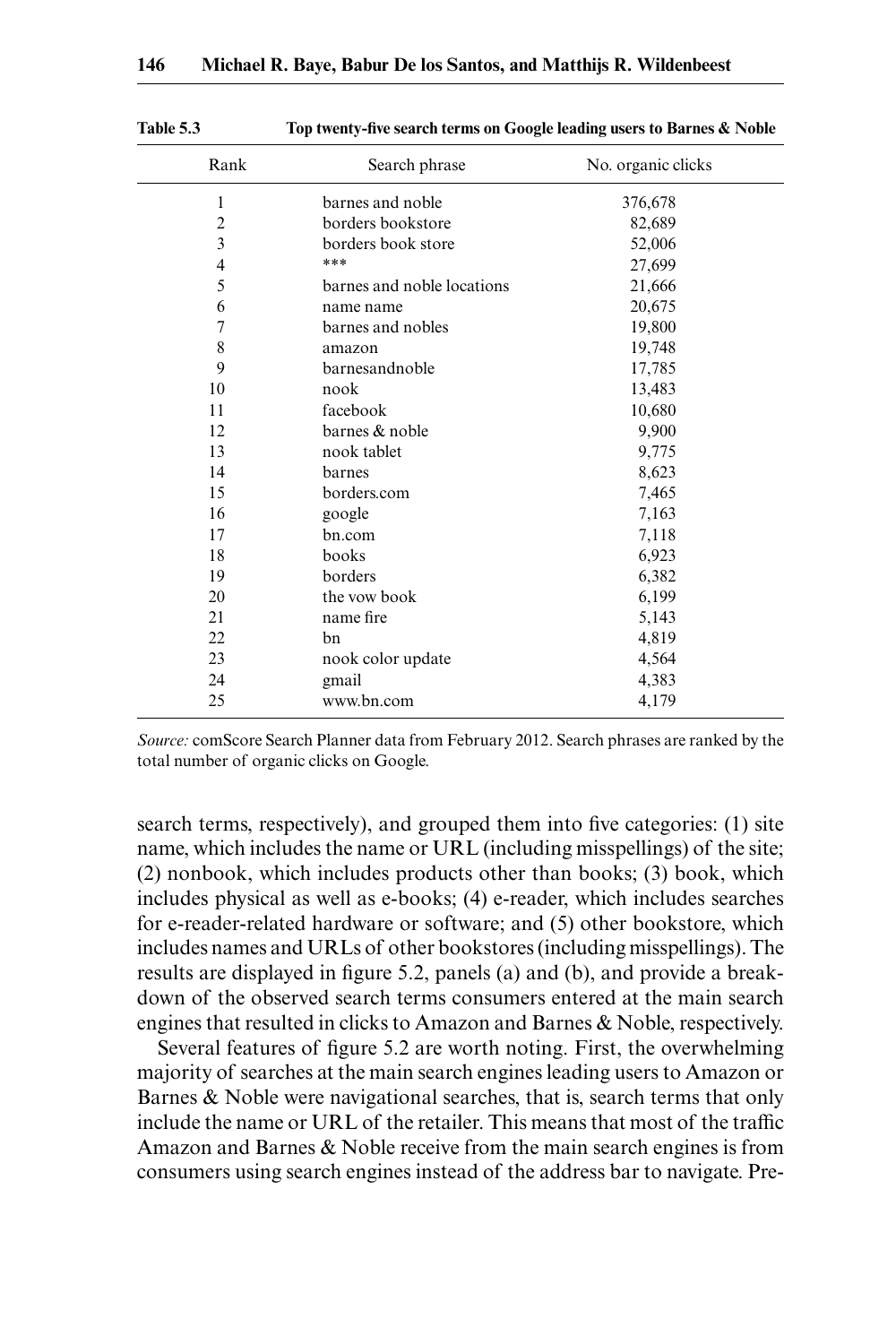

**Fig. 5.2 Search terms in main search engines leading users to Amazon and Barnes & Noble**

*Source:* comScore Search Planner, February 2012.

sumably, users conduct specific searches for books once they land on these booksellers' sites.

Second, notice in figure 5.2, panel (a), that searches that are not book related generate more traffic to Amazon than book-related searches. This is consistent with the fact that Amazon is now a mass merchant that sells many products other than books. Figure 5.2, panel (b), shows that bookrelated search terms generate far more traffic to Barnes & Noble than search terms that are not book related. This is consistent with the fact that Barnes & Noble specializes in books. Finally, figure 5.2 reveals that searches for e-readers and other bookstores are more important for Barnes & Noble than for Amazon in generating traffic to its site. The key takeaway from figure 5.2 is that navigational searches account for much of the traffic that Amazon and Barnes & Noble obtain from general search engines.

We conclude this section with a caveat that is related to another drawback of the Search Planner data used in our analysis: comScore reports search terms leading users to a particular site only if the number of clicks exceeds a certain threshold. Thus, while we do observe the most popular search terms generating traffic to a specific bookstore, we do not observe the more obscure searches taking place on general search engines. For instance, for Amazon we only observe the search terms corresponding to 24 percent of total click volume. Brynjolfsson, Hu, and Simester (2011) have shown that Internet markets have increased the importance of niche markets in terms of sales. This long-tail phenomenon suggests that a portion of the unobserved searches may include searches for book titles and other more obscure book-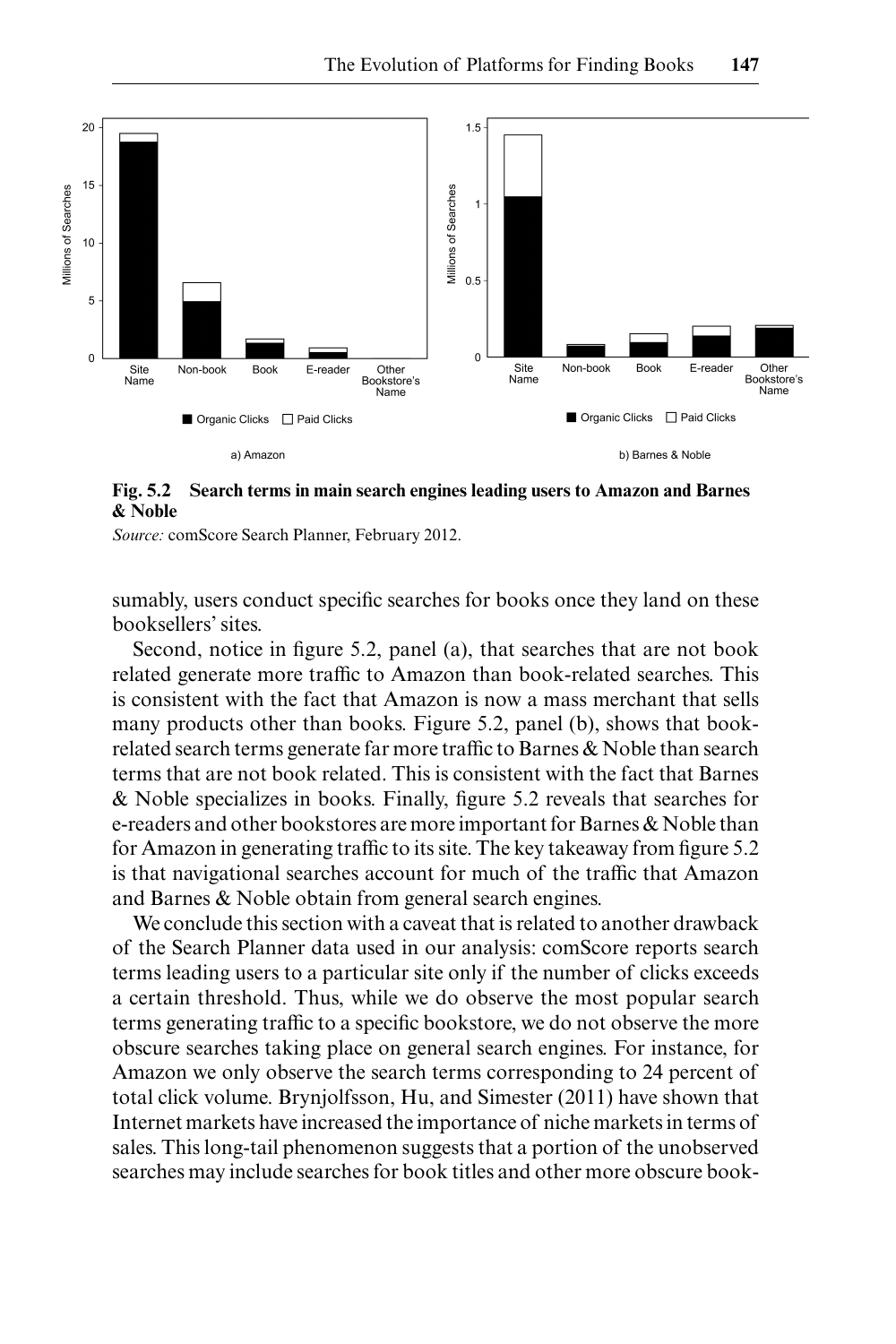|                  | vului plativillis |                                  |                   |                    |                           |
|------------------|-------------------|----------------------------------|-------------------|--------------------|---------------------------|
|                  | Amazon<br>$(\%)$  | Barnes & Noble<br>$\binom{0}{0}$ | eCampus<br>$(\%)$ | Powell's<br>$(\%)$ | Books-A-Million<br>$(\%)$ |
| Direct logins    | 27.8              | 16.0                             | 1.9               | 3.0                | 10.0                      |
| Google           | 40.2              | 31.7                             | 17.9              | 20.8               | 45.9                      |
| Yahoo            | 5.9               | 4.9                              | 6.3               | 3.5                | 1.9                       |
| Bing             | 15.1              | 5.8                              | 1.3               | 2.9                | 0.0                       |
| Other search     | 2.9               | 3.3                              | 0.0               | 0.0                | 1.9                       |
| Other bookstores | 3.9               | 38.3                             | 72.6              | 69.9               | 40.4                      |
| Price comparison | 4.1               | 0.1                              | 0.0               | 0.0                | 0.0                       |

**Table 5.4 Percentage of incoming visits to bookstores from search engines and other platforms**

*Source:* comScore Search Planner data from August 2012.

related search terms. If this is the case, figure 5.2 may understate the relative importance of book-related searches on search engines. The importance of the long tail for book sales and searches remains an open question.

## 5.3.2 Incoming and Outgoing Traffic

Search engines are not the only way consumers reach a bookseller's site. Consumers may directly visit the site, be referred from another site (such as a price comparison site), and so on. Likewise, consumers that visit a bookseller's site may simply be gathering information before visiting another site to compare prices or make a purchase. This section examines these patterns of incoming and outgoing traffic.

## *How Searchers Reach Booksellers*

To better understand how searchers actually reach the websites of different online booksellers, we analyze incoming traffic to five of the leading online bookstores in the United States (Amazon, Barnes & Noble, Books-A-Million, eCampus, and Powell's). In addition to observing the most popular search terms for these retailers, comScore's Search Planner data allows us to observe which sites get clicks for specific searches conducted at the main search engines as well as the source of incoming and the destination of outgoing traffic for each site.

The results summarized in table 5.4 show the percentages of visitors to these online bookstores in August 2012, categorized by the most important referring sites or platforms. For example, 27.8 percent of Amazon's traffic is due to direct logins, that is, consumers directly navigating to its site. Amazon received 40.2 percent of its traffic through Google, 5.9 percent through Yahoo, and 15.1 percent through Bing. As shown in figure 5.2, panel (a), most of this traffic stemmed from navigational searches, which are effectively a shortcut for direct logins. Finally, 3.9 percent of Amazon's traffic originated at another bookstore while 4.1 percent came from a price comparison site.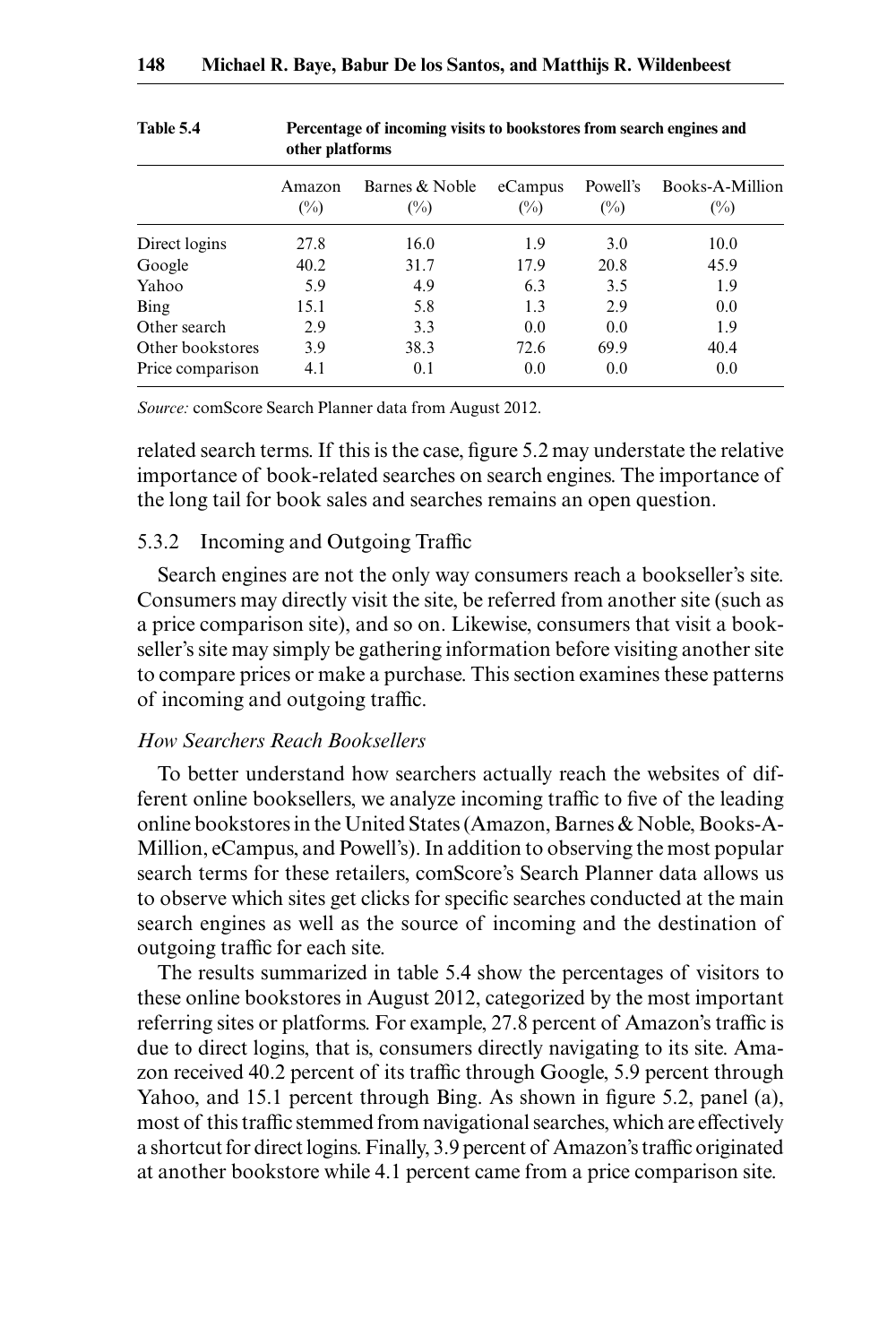|                  | vului plativillis        |                          |                   |                 |                                   |  |
|------------------|--------------------------|--------------------------|-------------------|-----------------|-----------------------------------|--|
|                  | Amazon<br>$\binom{0}{0}$ | Barnes & Noble<br>$(\%)$ | eCampus<br>$(\%)$ | Powell's<br>(%) | Books-A-Million<br>$\binom{0}{0}$ |  |
| Logoff           | 43.0                     | 31.4                     | 5.7               | 29.8            | 27.9                              |  |
| Google           | 28.4                     | 21.5                     | 11.1              | 44.8            | 21.1                              |  |
| Yahoo            | 3.7                      | 2.8                      | 1.6               | 2.0             | 0.0                               |  |
| Bing             | 13.7                     | 3.4                      | 2.1               | 8.5             | 7.5                               |  |
| Other search     | 4.2                      | 1.9                      | 0.0               | 0.0             | 0.0                               |  |
| Other bookstores | 4.2                      | 38.7                     | 79.5              | 14.8            | 43.5                              |  |
| Price comparison | 2.9                      | 0.3                      | 0.0               | 0.0             | 0.0                               |  |

**Table 5.5 Percentage of outgoing visits from bookstores to search engines and other platforms**

*Source:* comScore Search Planner data from August 2012.

More broadly, table 5.4 shows that there is considerable heterogeneity in the sources of traffic for different booksellers. Amazon and Barnes & Noble receive much more traffic through direct logins than eCampus, Powell's, and Books-A-Million. This may stem from the fact that Amazon and Barnes & Noble are better-known brands; see Baye, De los Santos, and Wildenbeest (forthcoming). Powell's and Books-A-Million rely more heavily on general search engines to receive traffic, while referrals from other bookstores are relatively important for Barnes & Noble, eCampus, and Books-A-Million.16 Finally, Amazon receives a far greater share of its traffic from price comparison sites than do the other booksellers.

#### *What Searchers Do After Visiting a Bookseller*

To identify what happens after having visited an online bookseller, we analyze the outgoing traffic from the bookstores using comScore's Search Planner data. The results are summarized in table 5.5, using data from August 2012 for Amazon, Barnes & Noble, eCampus, Powell's, and Books-A-Million.

First, note that a searcher that terminates his or her search activity after visiting a bookseller is more likely to have consummated a purchase than is a searcher that does not terminate but instead visits another bookseller or a price comparison site. Table 5.5 shows that 43 percent of users that visited Amazon terminated their search by logging off; this share is much lower for the other bookstores, especially for eCampus, which was 5.7 percent.

Second, note that consumers that choose to leave one bookstore and visit another bookstore may be doing so because the book was not in stock or was

<sup>16.</sup> The other bookstores category includes abebooks.com, alibris.com, amazon.com, audible.com, barnesandnoble.com, biggerbooks.com, bkstr.com, bncollege.com, bookbyte .com, booksamillion.com, campusbookrentals.com, christianbook.com, ebooks.com, ecampus .com, half.com, kobobooks.com, powells.com, and textbooks.com.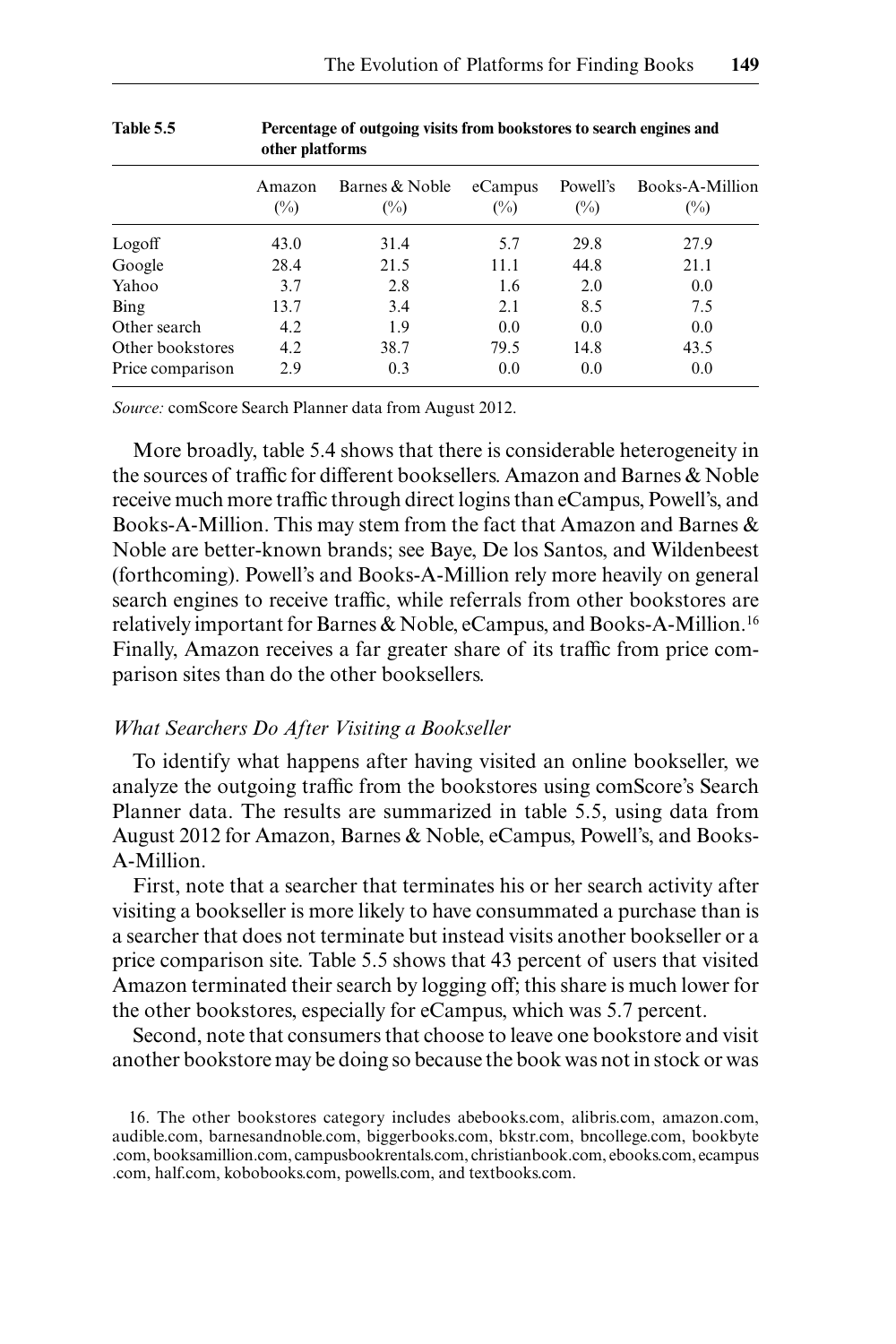priced above their reservation price. Table 5.5 shows that only 4.2 percent of visitors to Amazon chose to visit another bookstore after searching there. This is significantly lower than for the other bookstores in our sample; for example, 79.5 percent of eCampus visitors chose to search another bookstore immediately after visiting the site.

Finally, consumers may visit a bookseller with the intent of free riding on the general information, reviews, or recommendations it provides, and then leave the bookseller's site to search for the best available price. As shown in table 5.5, 2.9 percent of Amazon visitors directly visit a price comparison site after viewing pages at Amazon. Visits to price comparison sites comprise a negligible share of outgoing traffic for the other booksellers in our sample.

## 5.3.3 Search Activity on Book-Oriented Platforms

As discussed earlier, general search engines are not the only way consumers can search for books. Consumers can search the websites of booksellers and other retailers, as well price comparison sites. In light of the fact that major booksellers receive a considerable share of their traffic from direct logins and navigational searches, one would expect the number of searches on these sites to be substantial. Unfortunately, comScore does not provide information about the keywords used for searches "inside" these retailers. Nonetheless, limited information is available through the qSearch database.

The qSearch data are based on the comScore panel, which contains all of the browsing activity of about two million users in the United States. It contains monthly data on searches conducted by consumers on the Internet.17 These searches include searches through traditional search boxes as well as toolbars and widgets. The qSearch database includes the actual search volume and search intensity at over 200 online properties, including Amazon, Barnes & Noble, and several other book-oriented platforms. Unlike Search Planner, the data indicate the total number of searches on each site rather than a breakdown of searches by keyword. Thus, one cannot distinguish between searches for books versus other products with the qSearch data.

Table 5.6 provides a snapshot (February 2012) of the total number of searches conducted on the five largest book-oriented sites that are tracked by the qSearch database. Amazon processed the majority of searches among the bookstores, having almost ten times as many searches as the number two bookstore, Barnes & Noble. In terms of total searches, a smaller number of searches were conducted on the price comparison site (BookFinder). The

<sup>17.</sup> According to comScore's qSearch documentation, a search is defined as: (1) a user interaction where the user is presented with a search result page that contains results that match the consumer's search intent; (2) the search result page allows the user to refine or change the search parameters; and (3) the search can be initiated from a drop down menu or by clicking a link, as long as the first two rules are satisfied.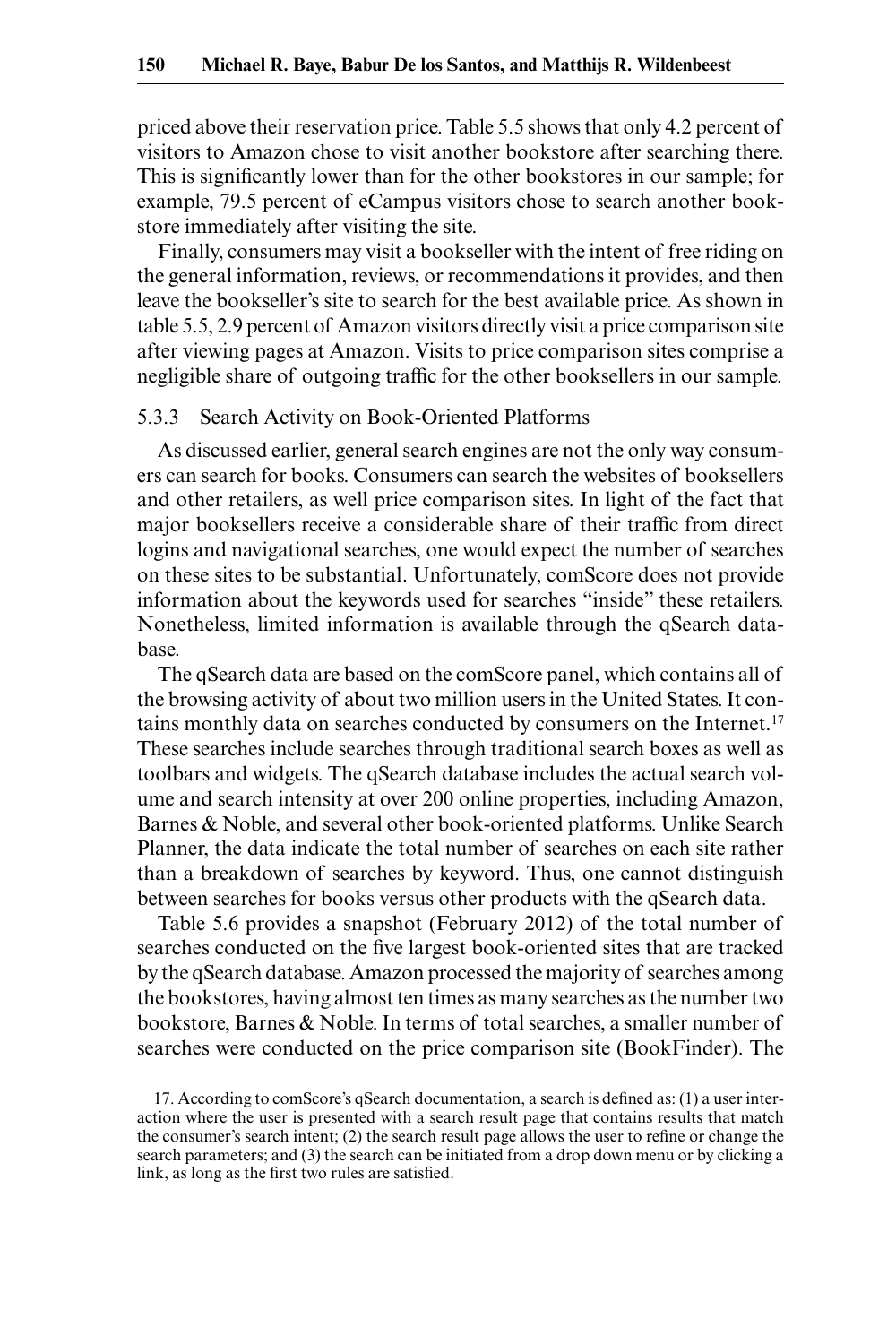|                        | <b>Searches</b><br>$(\times1,000)$ | <b>Searches</b><br>$(\%)$ | Search<br>visits<br>$(\times 1,000)$ | Search<br>visits<br>$\binom{0}{0}$ | Searches<br>per search<br>visit |
|------------------------|------------------------------------|---------------------------|--------------------------------------|------------------------------------|---------------------------------|
| <b>Bookstores</b>      |                                    |                           |                                      |                                    |                                 |
| Amazon                 | 326,658                            | 26.22                     | 150,643                              | 26.22                              | 2.17                            |
| Barnes & Noble         | 37,205                             | 2.99                      | 10,620                               | 2.99                               | 3.50                            |
| AbeBooks               | 1,659                              | 0.13                      | 561                                  | 0.13                               | 2.96                            |
| Other book sites       |                                    |                           |                                      |                                    |                                 |
| Google Book Search     | 10,124                             | 0.81                      | 4,719                                | 0.81                               | 2.15                            |
| Price comparison sites |                                    |                           |                                      |                                    |                                 |
| <b>BookFinder</b>      | 692                                | 0.06                      | 220                                  | 0.06                               | 3.15                            |

#### **Table 5.6 Number of searches on book-oriented platforms**

*Source:* comScore qSearch, February 2012.

level of search activity is even more skewed toward Amazon when one measures searches using search visits.<sup>18</sup>

Figure 5.3 shows the evolution of searches between January 2011 and February 2013 for these book-oriented qSearch properties. The graph shows that, especially for Amazon and Barnes & Noble, there is seasonality in searches during the holiday shopping season, with searches increasing sharply near the end of the calendar year. Searches at Barnes & Noble appear to have peaked near the end of 2011, while searches at Amazon have generally increased, with the exception of the most recent few months.

We emphasize that the qSearch data displayed in figure 5.3 does not indicate how many of the searches at these book-oriented platforms are, in fact, book related. While this is not so much an issue for sites that specialize in books (such as Barnes & Noble, BookFinder, and Google Book Search), it is clearly an issue for Amazon. While Amazon began its life as an online bookstore, it has evolved into a mass merchant where over 53 percent of its 2009 revenues derived from products outside the book category. And today, Amazon is itself a platform that services thousands of Amazon Marketplace sellers. Similarly, these data do not permit us to measure book-related searches at retailers such as Walmart or on platforms such as eBay (which received more than twice as many searches as Amazon in February 2012).

#### **5.4 The Dynamics of Book-Related Searches**

This section provides a look at how searches for books on search engines evolve during a window around the release date of the book and also explores

<sup>18.</sup> According to comScore's qSearch documentation, a search visit is a session in which a user conducted one or more searches. If searches are conducted at different points during the day, with more than thirty minutes of search inactivity at the site, they count as multiple search visits.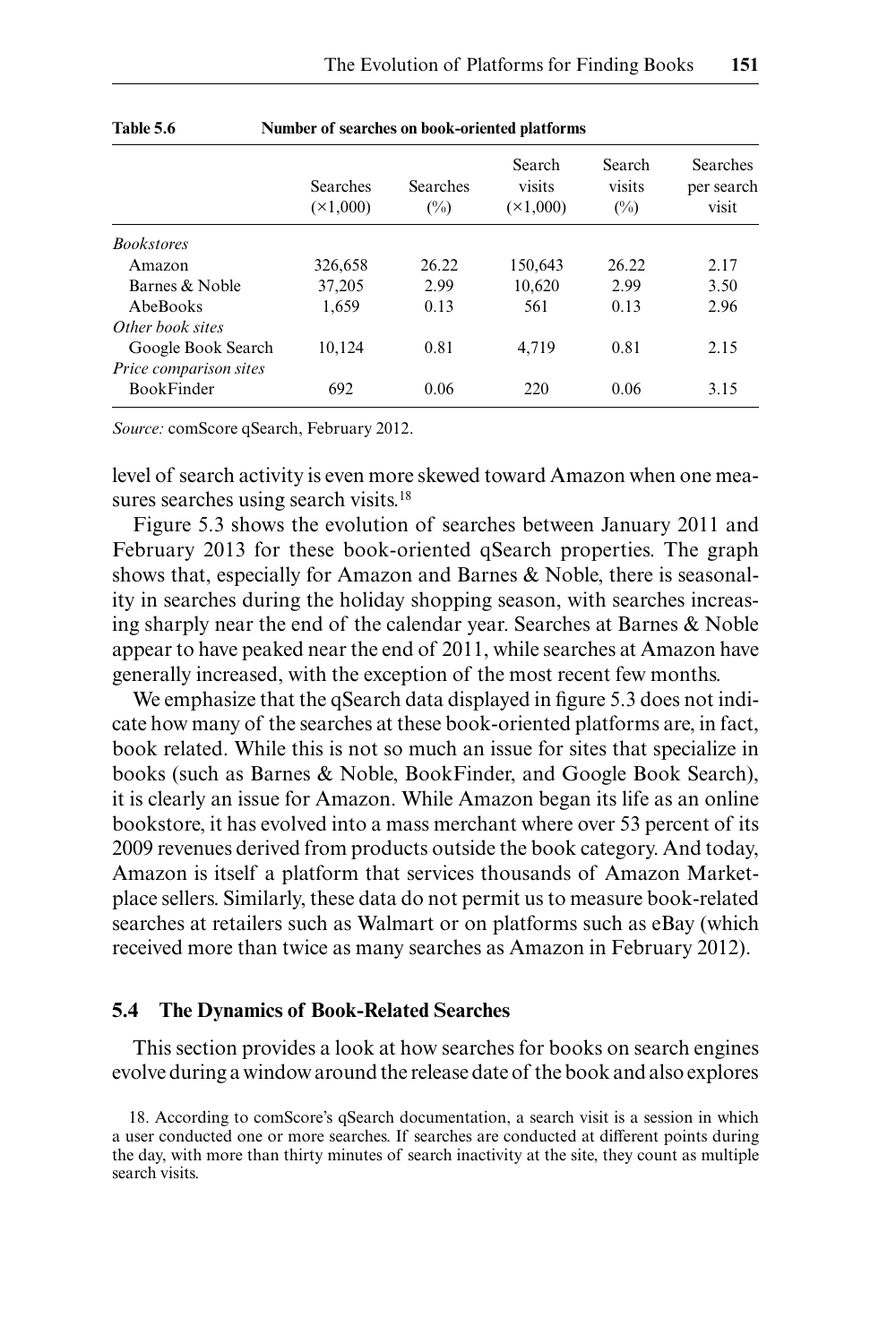

**Fig. 5.3 Total searches at book-oriented sites**

*Source:* comScore qSearch, January 2011–February 2013. *Note:* Amazon scaled on left, all others on right.

how the shifts toward other platforms have impacted book-related searches at the main search engines.

## 5.4.1 Combining Data from comScore and Google Trends

Since our comScore database only contains information about searches for specific book-related keywords on a monthly basis for the 2010–2012 period, our strategy is to combine these data with data from Google Trends to create a data set that runs from 2004 through 2013.19

For a given search term, Google Trends provides a measure of the number of searches for that term between 2004 and 2013. The measure is relative: the maximum number of searches within the period is normalized to 100. To illustrate, figure 5.4 displays search volume reported by Google Trends for the term "Amazon."20 The bars represent monthly search "volume," whereas the curve gives the seasonally adjusted trend. The figure shows search volume has been rising for the term "Amazon," with the growth in

<sup>19.</sup> Choi and Varian (2012) describe how Google Trends data can help to predict economic time series of interest. Google Trends data has been used in epidemiology to detect influenza epidemics (Ginsberg et al. 2009) and in economics to predict the unemployment rate (D'Amuri and Marcucci 2010) and inflation (Guzmán 2011).

<sup>20.</sup> We limit search volume to the United States only.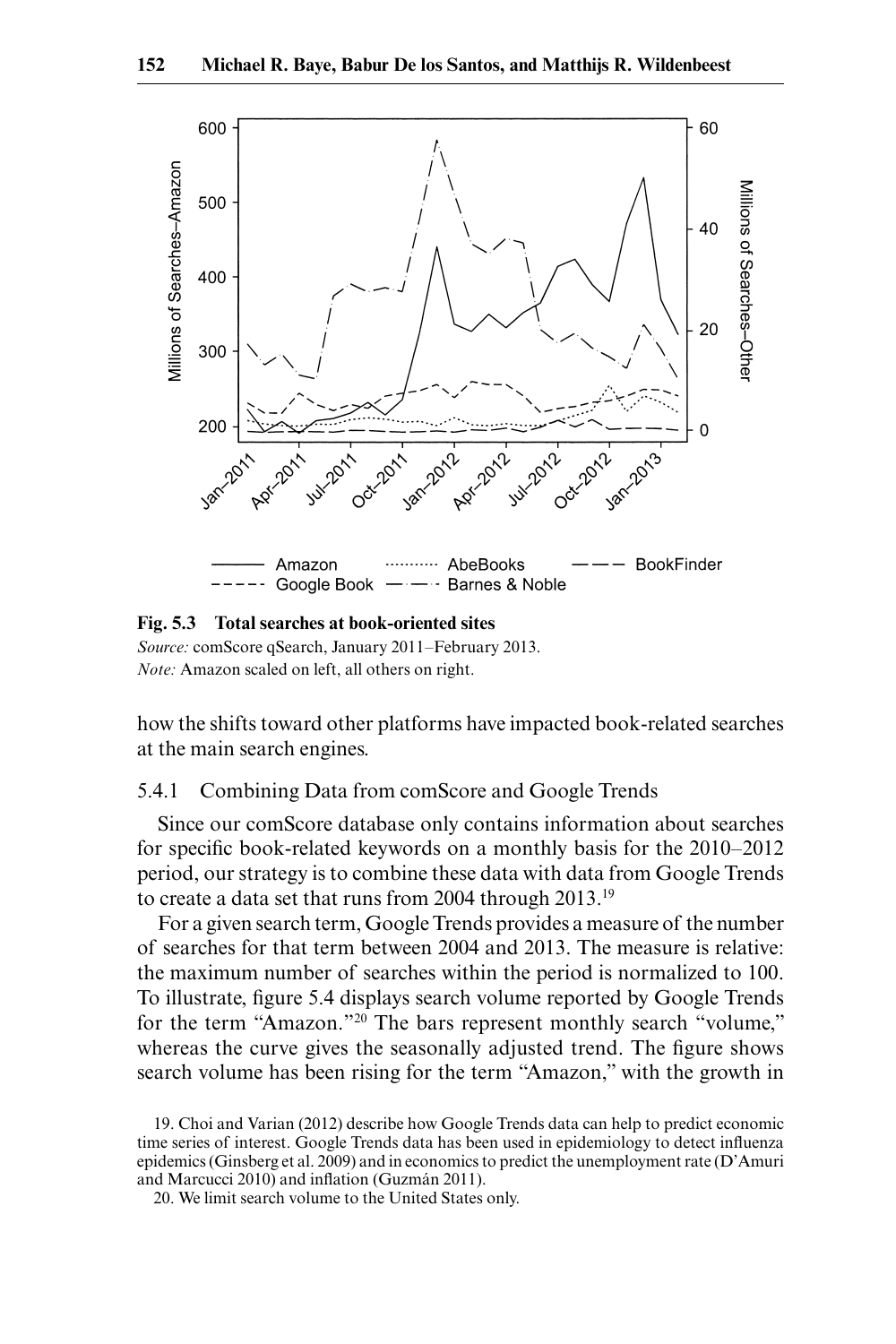

**Fig. 5.4 Google Trends for the term "Amazon"** *Source:* Google Trends, January 2004–March 2013.

search volume accelerating after July 2010. Figure 5.5 displays the relative search volume over time for "Amazon" and "Barnes and Noble" in a single graph. The number of search queries for Barnes & Noble was relatively stable up to 2010, after which searches went up quickly. However, searches at Barnes & Noble peaked near the end of 2011, whereas the search volume for Amazon kept growing.

Since the Google Trends measure of search is relative, the relative position of the two lines in figure 5.5 is uninformative: it would be erroneous to infer that Barnes & Noble had more navigational searches than Amazon for the 2004–2012 period. Our strategy for overcoming this limitation is to use information about the actual number of searches for a given search term in comScore to convert the Google Trends index into historical data on the numbers of searches for that search term.<sup>21</sup>

Figure 5.6 provides one example of the utility of combining Google Trends and comScore data. This graph shows the evolution of searches

<sup>21.</sup> Google Trends allows a comparison of up to five search terms. Nevertheless, the relative search volume of more than five search terms can be obtained by running multiple Google Trends comparisons, with each comparison having at least one search term that is common across all comparisons. Nonetheless, the comScore (or similar) data is still needed to pin down the level of searches. Also notice that searches according to the comScore data by definition lead to a click to a bookstore, whereas a search according to Google Trends may not result in a click.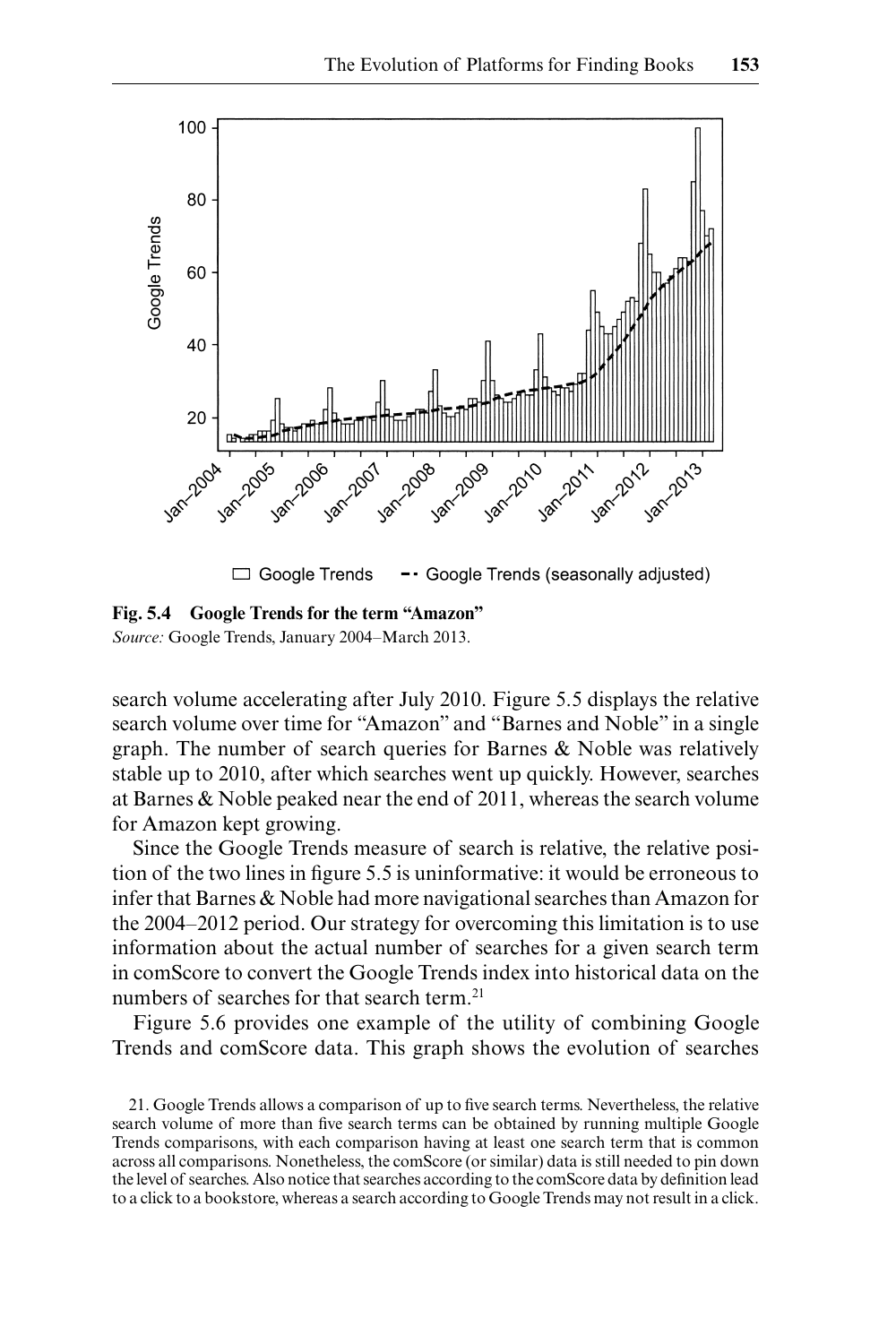

- Amazon - Barnes and Noble

**Fig. 5.5 Google Trends for the terms "Amazon" and "Barnes and Noble"** *Source:* Google Trends, January 2004–March 2013.



**Fig. 5.6 E-reader-related searches on Google** *Source:* Google Trends and comScore Search Planner.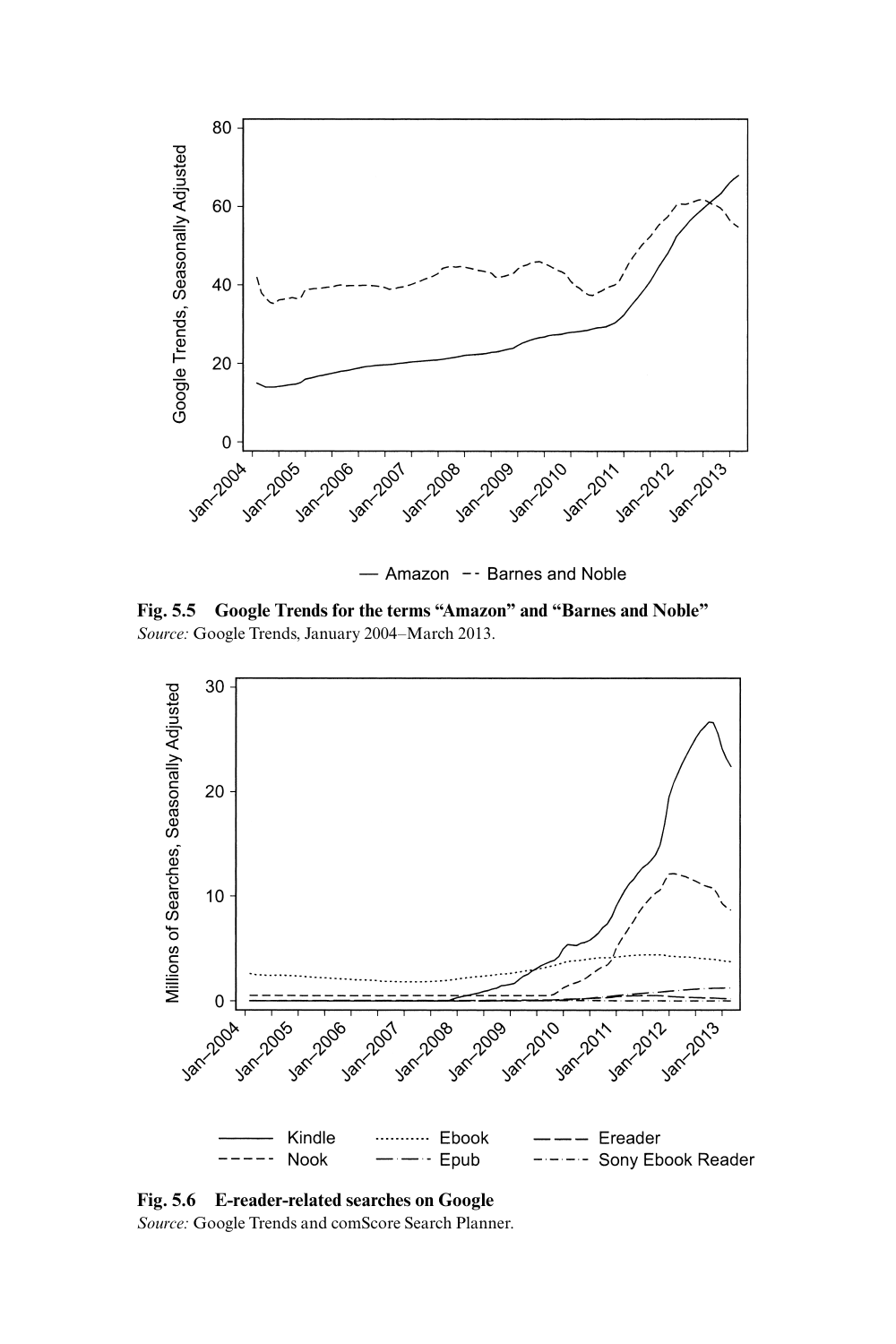for six terms related to e-readers: "kindle," "nook," "e-book," "ereader," and "sony ebook reader." By combining the data, we not only obtain a time series dating back to 2004, but the resulting numbers of searches are cardinal so the different graphs may be compared. Figure 5.6 illustrates that searches for "kindle" took off in January 2008, and the number of searches for the Kindle has exceeded that for the Nook every year since. Notice that the recent decline in searches for these two e-readers is consistent with our earlier remarks regarding the projected decline in post-2012 e-reader sales as consumers switch to tablets and other devices.

## 5.4.2 Searches for Specific Titles

We are now in a position to take a deeper dive into searches for books on search engines and to examine how search patterns are evolving over time. We use the Search Planner data for a sample of 735 books to study how the number of clicks on Google changes throughout a book's life cycle. Our sample includes titles released in every year since 2003, but roughly half of the sample is composed of books released in 2012. The search queries we use to obtain the clicks on Google are the exact titles of the book in our sample. In addition to clicks, we observe book characteristics such as ISBN, list price, publisher, date of publication, format (hardcover or paperback), number of pages, edition (e.g., first or reprint), dimension, and weight. Moreover, for 2012 we have daily observations of a book's price as well as availability at each of the leading online bookstores.<sup>22</sup> For Amazon we also observe a book's customer rating, number of customer reviews, and sales rank. Most books in our sample are first editions; the vast majority are *New York Times* bestsellers that came out during 2011 and 2012.

The Search Planner data has two limitations. The first limitation is that we only observe clicks for the period between February 2010 and February 2013. The second is that we only observe clicks if they exceed a certain threshold. To deal with these two matters, we supplement the Search Planner data with Google Trends data, as discussed above. For each book in our sample we use Google Trends to capture the volume of search queries that users enter into Google when searching for the title of a book.23 Since Google Trends only gives a relative measure of search volume, we convert the index to actual levels of search volume by setting the maximum value of the index during the period between February 2010 and February 2013 equal to the corresponding clicks according to Search Planner.

Figure 5.7 gives an example for the book *The End of Illness* by David B. Agus, which was released on January 17, 2012. The number of searches on Google for this title is relatively high shortly after release, but within a few months declines to a relatively low level. Also shown in this graph is Ama-

<sup>22.</sup> These are amazon.com, barnesandnoble.com, booksamillion.com, walmart.com, powells.com, and ecampus.com. See section 5.5 for a more detailed description of the price data.

<sup>23.</sup> We use exact phrases (exact words in quotes), for example, *"*Gone girl*"* instead of Gone girl. We limit search volume to the United States only.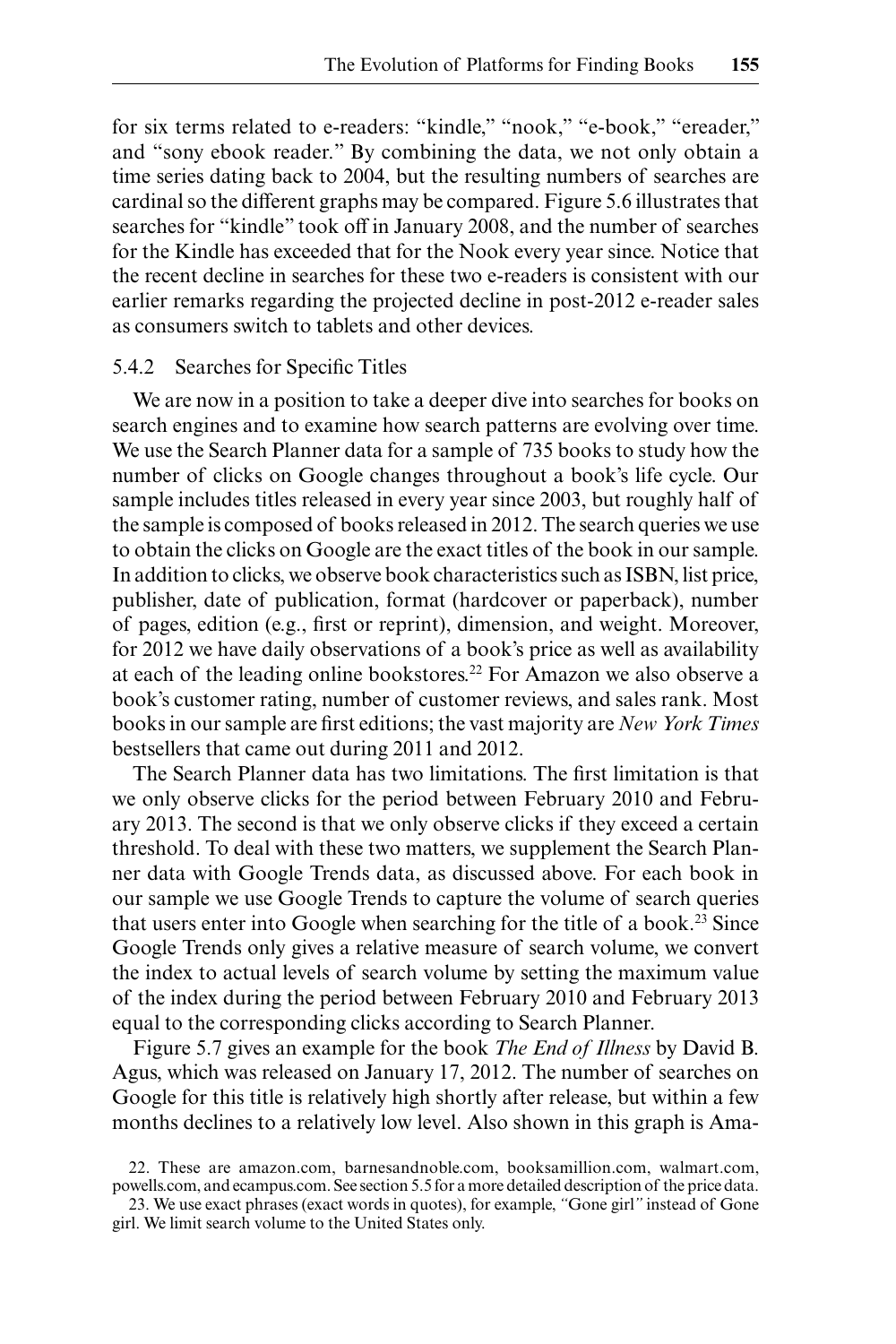

**Fig. 5.7 Google searches for** *The End of Illness Source:* comScore Search Planner.

zon's sales rank for this title, which shows a reverse pattern. This illustrates that sales rank is actually inversely related to the number of searches. It is an open question whether this is a result of lags in Amazon's construction of sales rank or whether this means that, during the life cycle of a book, consumers increasingly visit Amazon's site directly to purchase the book rather than using a general search engine.

The pattern for this particular title is fairly representative of the other titles in our sample. In particular, we ran a linear regression of the total number of searches for each book title in our sample on a constant and a set of dummies that represent months since release. The underlying regression results for various specifications are shown in table 5.7. For the specification in column (1), which includes book fixed effects to control for heterogeneity among books, most of the month-since-release coefficients are significantly different from zero at conventional levels. Figure 5.8 plots the predicted values of each of the dummies using the parameter estimates for specification (1). This figure shows that the patterns of search observed around the release window for *The End of Illness* (see figure 5.7) is typical of newly released books: search activity tends to be high in the first few months, but then quickly drops to significantly lower levels.

Column (2) of table 5.7 is a specification that includes book characteristics rather than book fixed effects. Although this reduces the fit of the model and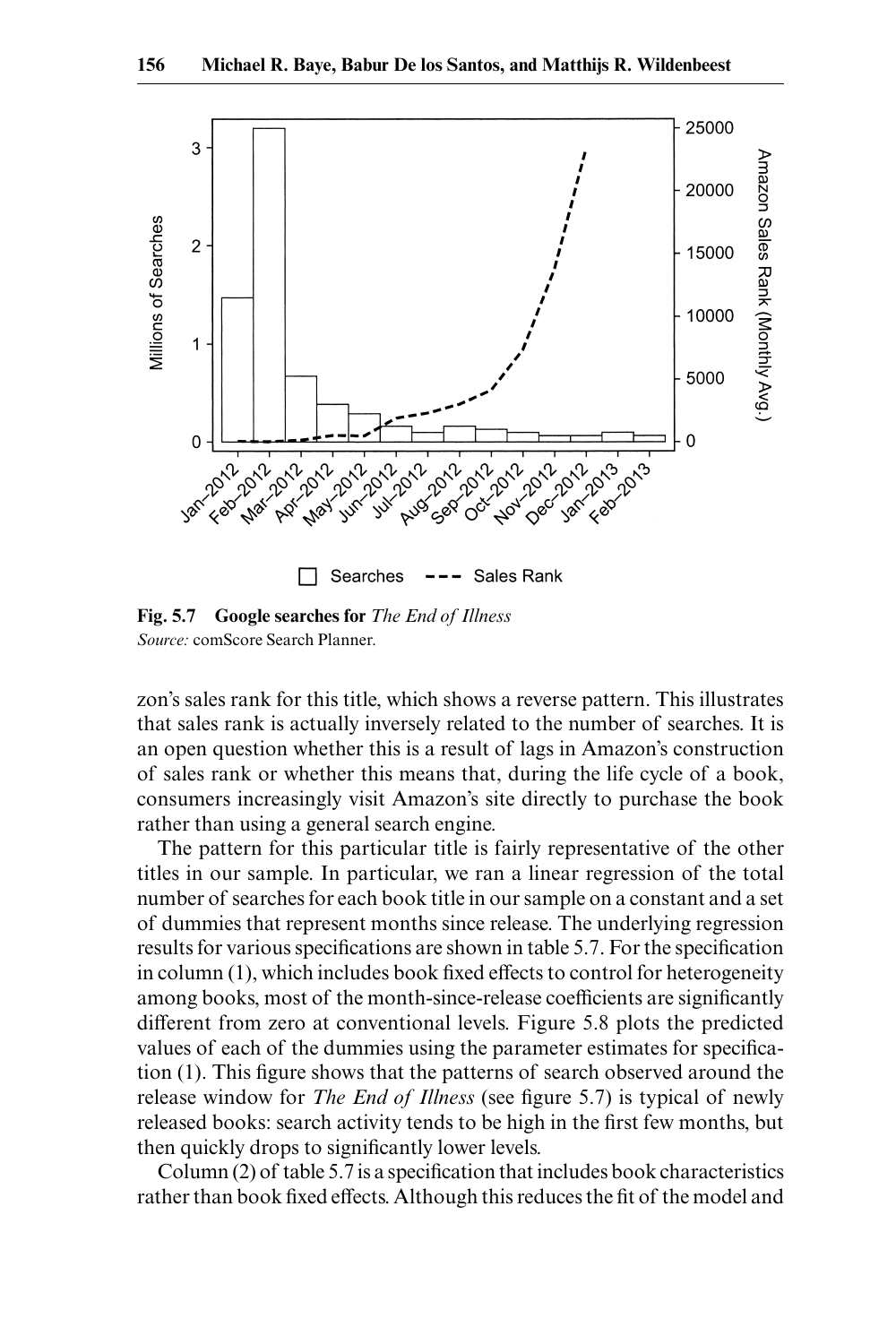|                         |          | (1)            |          | (2)            |          | (3)           |
|-------------------------|----------|----------------|----------|----------------|----------|---------------|
| Months before release   |          |                |          |                |          |               |
| 2 months                | $-0.696$ | $(0.188)$ ***  | $-0.688$ | $(0.281)$ **   | $-0.765$ | $(0.282)$ *** |
| 1 month                 | $-0.734$ | $(0.188)$ ***  | $-0.732$ | $(0.281)$ ***  | $-0.771$ | $(0.281)$ *** |
| Months after release    |          |                |          |                |          |               |
| 1 month                 | $-0.299$ | (0.188)        | $-0.297$ | (0.281)        | $-0.257$ | (0.281)       |
| 2 months                | $-0.426$ | $(0.188)$ **   | $-0.424$ | (0.281)        | $-0.342$ | (0.282)       |
| 3 months                | $-0.540$ | $(0.188)$ ***  | $-0.537$ | $(0.281)$ *    | $-0.413$ | (0.282)       |
| 4 months                | $-0.503$ | $(0.188)$ ***  | $-0.499$ | $(0.281)$ *    | $-0.329$ | (0.284)       |
| 5 months                | $-0.540$ | $(0.191)$ ***  | $-0.515$ | $(0.285)*$     | $-0.311$ | (0.288)       |
| 6 months                | $-0.654$ | $(0.195)$ ***  | $-0.628$ | $(0.291)$ **   | $-0.391$ | (0.296)       |
| 7 months                | $-0.681$ | $(0.199)$ ***  | $-0.581$ | $(0.297)*$     | $-0.318$ | (0.303)       |
| 8 months                | $-0.692$ | $(0.202)$ ***  | $-0.580$ | $(0.301)^*$    | $-0.280$ | (0.308)       |
| 9 months                | $-0.725$ | $(0.205)$ ***  | $-0.612$ | $(0.306)$ **   | $-0.277$ | (0.315)       |
| 10 months               | $-0.747$ | $(0.209)$ ***  | $-0.613$ | $(0.312)$ **   | $-0.248$ | (0.323)       |
| 11 months               | $-0.798$ | $(0.216)$ ***  | $-0.600$ | $(0.321)$ *    | $-0.212$ | (0.333)       |
| 12 months               | $-0.719$ | $(0.221)$ ***  | $-0.510$ | (0.328)        | $-0.095$ | (0.342)       |
| First edition indicator |          |                | $-0.813$ | $(0.200)$ ***  | $-0.820$ | $(0.202)$ *** |
| Format                  |          |                |          |                |          |               |
| Mass market paperback   |          |                | 1.228    | $(0.249)$ ***  | 1.467    | $(0.255)$ *** |
| Paperback               |          |                | 0.757    | $(0.208)$ ***  | 0.736    | $(0.208)$ *** |
| Other                   |          |                | 0.256    | (0.365)        | 0.660    | $(0.377)*$    |
| Pages                   |          |                | $-0.005$ | $(0.000)$ ***  | $-0.005$ | $(0.001)$ *** |
| Weight                  |          |                | 0.097    | $(0.007)$ ***  | 0.099    | $(0.007)$ *** |
| Time index              |          |                |          |                | 0.094    | $(0.024)$ *** |
| Time index squared      |          |                |          |                | $-0.001$ | $(0.000)$ *** |
| Constant                | 1.398    | $(0.133)$ ***  | 1.049    | $(0.297)$ ***  | $-1.344$ | (0.913)       |
| Book indicators         |          | Yes            |          | No             |          | No            |
| Publisher indicators    |          | N <sub>o</sub> |          | N <sub>o</sub> |          | Yes           |
| Observations            |          | 10,615         |          | 10,585         |          | 10,585        |
| $R$ -squared            |          | 0.664          |          | 0.213          |          | 0.214         |

| <b>Table 5.7</b> | <b>Regression results</b> |
|------------------|---------------------------|
|------------------|---------------------------|

*Notes:* Dependent variable: number of searches for a specific book title. Standard errors in parentheses. \*\*\*Significant at the 1 percent level.

\*\*Significant at the 5 percent level.

\*Significant at the 10 percent level.

the significance of some of the months-since-release dummies, the magnitude of the coefficients is similar to that in the first specification. Most book characteristic variables have parameter estimates that are significantly different from zero. There is less search for first edition books than for books in later editions. This may stem from the fact that later editions are only published if the book is popular. There are more searches for paperbacks than hardcover books in our sample, and again this may reflect the fact that paperbacks are targeted to the masses and therefore result in more searches. The final column of table 5.7 adds a linear and quadratic time trend to control for possible changes in search behavior between 2004 and 2013. Both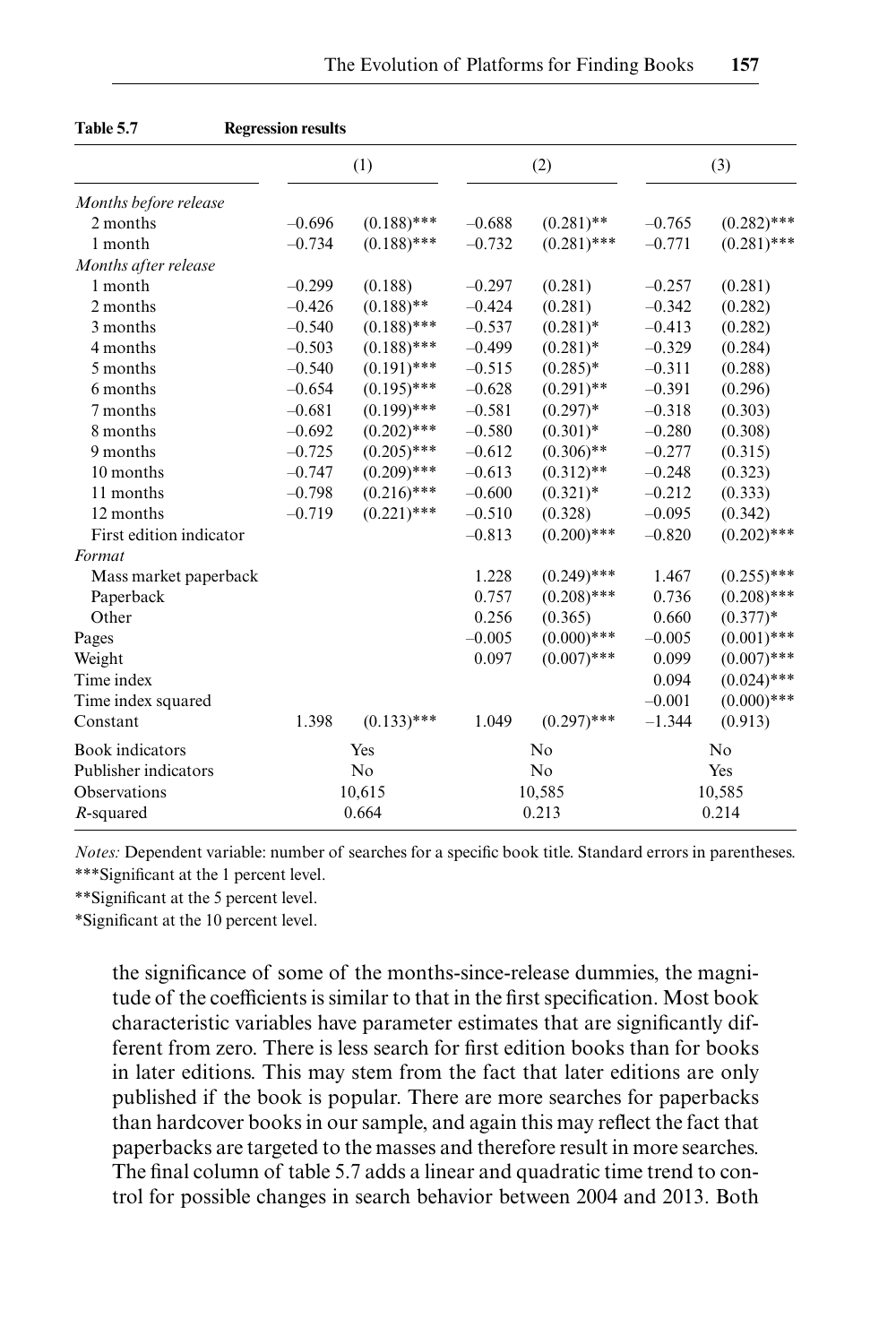

**Fig. 5.8 Predicted searches for book titles on Google**



**Fig. 5.9 Predicted searches per book title on Google, 2004–2013**

coefficients are highly significant, suggesting that (controlling for changes in search behavior around release windows, edition, format, and so on) the number of book searches at search engines is evolving.

To more clearly see the implied evolution of searches for books over time, figure 5.9 plots the number of searches predicted by the model for each year in our sample. This plot shows that searches per book on Google increased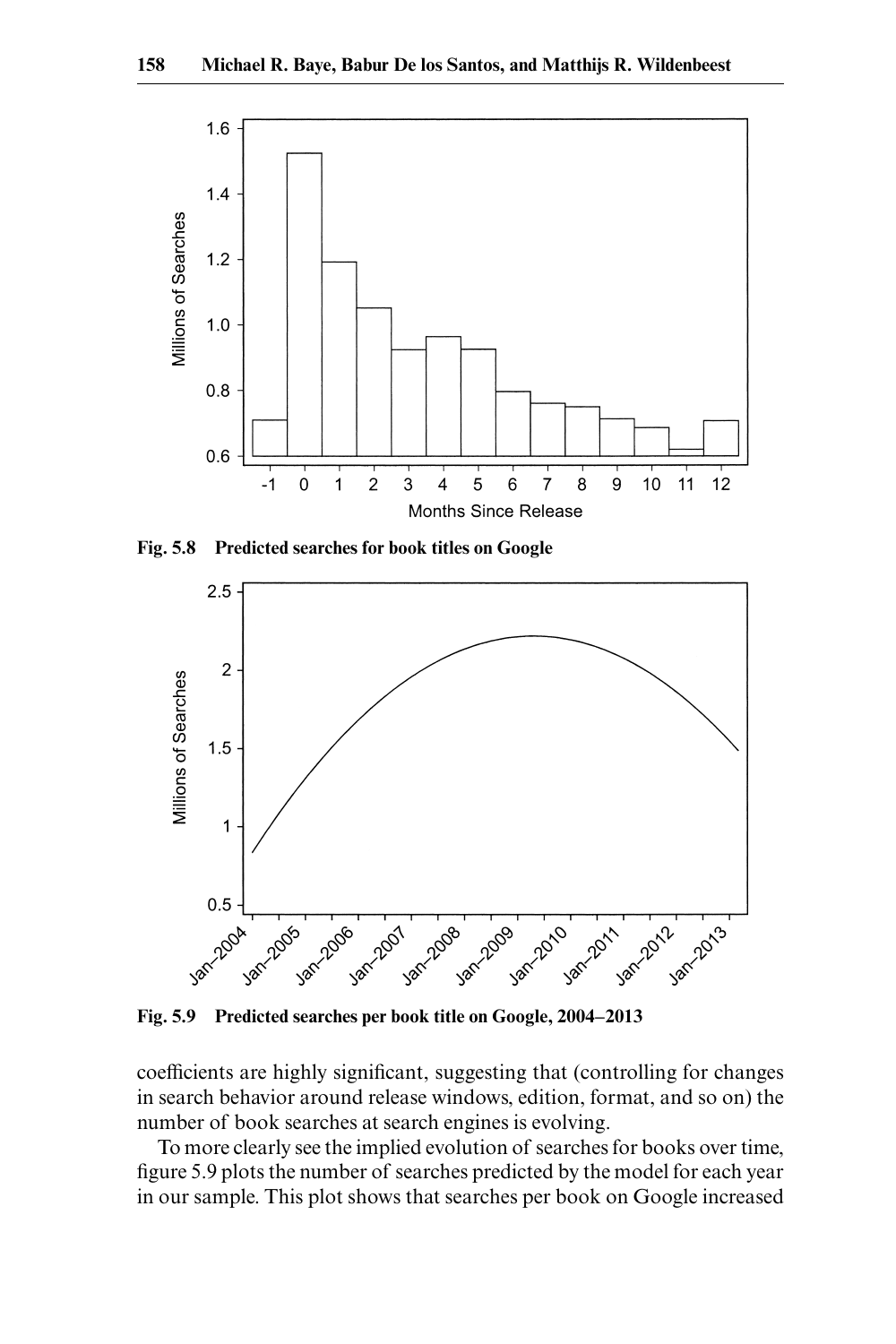between 2003 and 2007, but since then have declined. This predicted pattern is consistent with our view that searchers are shifting away from using general search engines to find books and are increasingly (1) visiting online bookstores (such as Amazon and Barnes & Noble) to conduct searches, and (2) searching within closed systems (e.g., Kindle or Nook) to purchase books. Thus, while we cannot directly measure book-related searches within these alternative search platforms, the observable data from search engines is consistent with this hypothesis.

We conclude by noting that the pattern in figure 5.9 is also consistent with the trend in average monthly retail sales for brick-and-mortar bookstores, as shown in figure 5.1, and may reflect the same structural changes in the book industry that have led to a decline in the sales of physical books at traditional bookstores. For instance, the decline coincides with the increasing popularity of e-readers shown earlier in figure 5.6, the general shift toward e-books, and the rising prominence of Amazon as a platform for searching for books and other products.

## **5.5 Book Prices**

Another open question is how changes in search technologies and behavior have impacted the prices of physical and digital books. A priori, it is not clear how these prices should evolve over time. In the short run, intermediaries may use penetration pricing in an attempt to induce consumers to switch from buying printed books to e-books. Once the market is more mature, and a sufficient number of consumers is locked into a specific platform, firms may find it optimal to increase prices. Sales of physical and digital books are also likely to be related. Hu and Smith (2013) use a natural experiment to analyze the effect of e-book availability on sales of physical books and find that delayed e-book availability results in a large decrease in total e-book sales.

We analyze book prices using a large data set of daily prices collected using a scraper written in Java. The data set contains daily price information throughout 2012 for physical books as well as e-books sold at Amazon, Barnes & Noble, and Books-A-Million, physical books sold at eCampus, Powell's Books, and Walmart, and e-books sold at Kobo and Google. In addition to prices, we observe availability and several book characteristics such as the publisher, format (hardcover or paperback), edition, number of pages, weight, and dimension.

Figure 5.10 shows the kernel estimates of the price densities for hardcover books, paperbacks, and e-books. The prices used are average prices across books within format and across bookstores, so the variation reflects changes over time. E-books are on average less expensive than hardcover books, but slightly more expensive than paperbacks.

The relationship between publishers and retailers complicates the anal-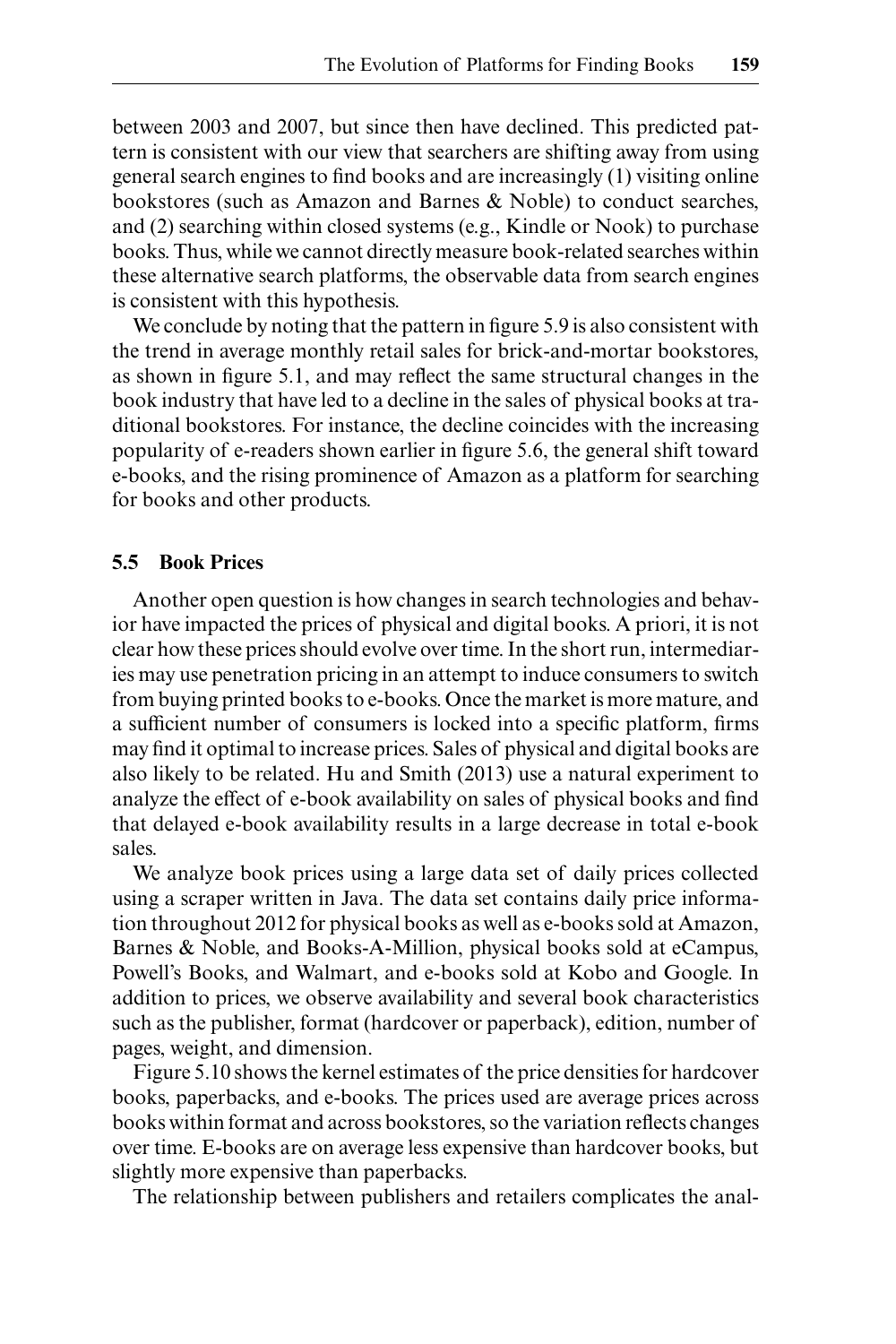

**Fig. 5.10 Price distributions for hardcover, paperback, and digital books** *Note:* Data truncated at \$50.

ysis of prices for e-books. Traditionally, books were sold using a wholesale model: a publisher sells a book to a retailer at a wholesale price, which is typically half the list price for the book. The retailer is then free to sell the book at whatever price it wants. Initially this model was used by all players for selling e-books as well. However, to foster e-book sales, Amazon began heavily discounting popular e-books, selling them for \$9.99—a price that is below the wholesale price of many physical books. Publishers, fearing that e-books would cannibalize sales of printed books and that consumers would grow accustomed to low e-book prices, were concerned about the low e-book prices. When Apple launched its iBookstore in April 2010, five of the "big six" publishers (HarperCollins, Hachette, Macmillan, Penguin, and Simon & Schuster) adopted Apple's newly developed agency model. Under the agency model the retailer receives a fixed percentage of the book's sale price (typically 30 percent). Moreover, under the agency model, the retail price is no longer set by the retailer but set by the publisher. Other online bookstores reached similar agreements with the publishers. As a reaction to these developments, the Department of Justice sued Apple and the five publishers on April 12, 2012, alleging that they conspired to fix the prices of e-books.

Table 5.8 provides descriptive statistics for the prices of books in our sample. The table makes a distinction between e-books that are sold under the agency model and those that are sold under the wholesale model. Average prices are generally higher for the agency model e-books and show less variation.

Figure 5.11 plots the average prices of paperbacks, e-books sold under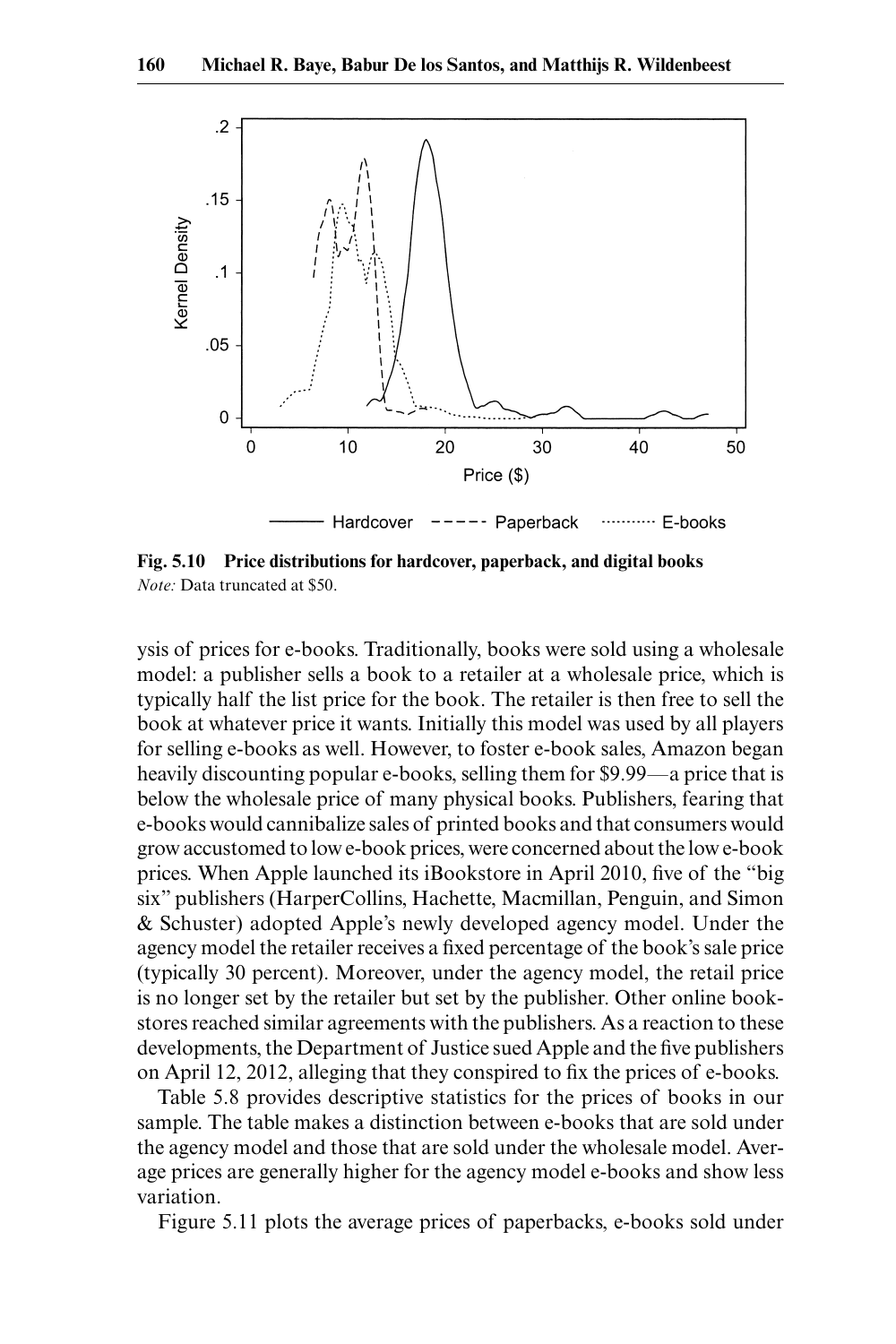|                     | Hardcovers     |              | Paperbacks    |              | E-books<br>(agency) |              | E-books<br>(wholesale) |              |
|---------------------|----------------|--------------|---------------|--------------|---------------------|--------------|------------------------|--------------|
| Bookstore           | Mean<br>$(\$)$ | Std.<br>dev. | Mean<br>$(S)$ | Std.<br>dev. | Mean<br>(S)         | Std.<br>dev. | Mean<br>$(\$)$         | Std.<br>dev. |
| <b>Both formats</b> |                |              |               |              |                     |              |                        |              |
| Amazon              | 16.3           | 5.7          | 9.9           | 6.3          | 11.2                | 2.7          | 8.6                    | 7.5          |
| Barnes & Noble      | 16.8           | 6.0          | 10.5          | 7.1          | 11.3                | 2.6          | 10.2                   | 5.0          |
| Books-A-Million     | 16.7           | 6.6          | 10.2          | 9.7          | 11.4                | 2.5          | 9.9                    | 4.2          |
| Physical books only |                |              |               |              |                     |              |                        |              |
| eCampus             | 21.9           | 4.9          | 10.5          | 9.0          |                     |              |                        |              |
| Powell's            | 27.0           | 7.1          | 12.9          | 4.2          |                     |              |                        |              |
| Walmart             | 16.2           | 3.6          | 9.0           | 7.3          |                     |              |                        |              |
| E-books only        |                |              |               |              |                     |              |                        |              |
| Kobo                |                |              |               |              | 11.1                | 2.6          | 11.0                   | 6.6          |
| Google              |                |              |               |              | 11.1                | 3.4          | 9.8                    | 8.1          |





Paperback ----- E-book (Agency Model) ........... E-book (Wholesale Model)

## **Fig. 5.11 Average book prices by book format**

the agency model, and e-books sold under the wholesale model across bookstores.24 Even though the DOJ reached a settlement with three of the publishers in April 2012 (HarperCollins, Hachette, and Macmillan), and as part of the settlement e-book retailers are allowed to discount e-book titles, prices for e-books sold under the wholesale model increased shortly after the

24. Since we do not have sales data, average prices are not weighted by sales.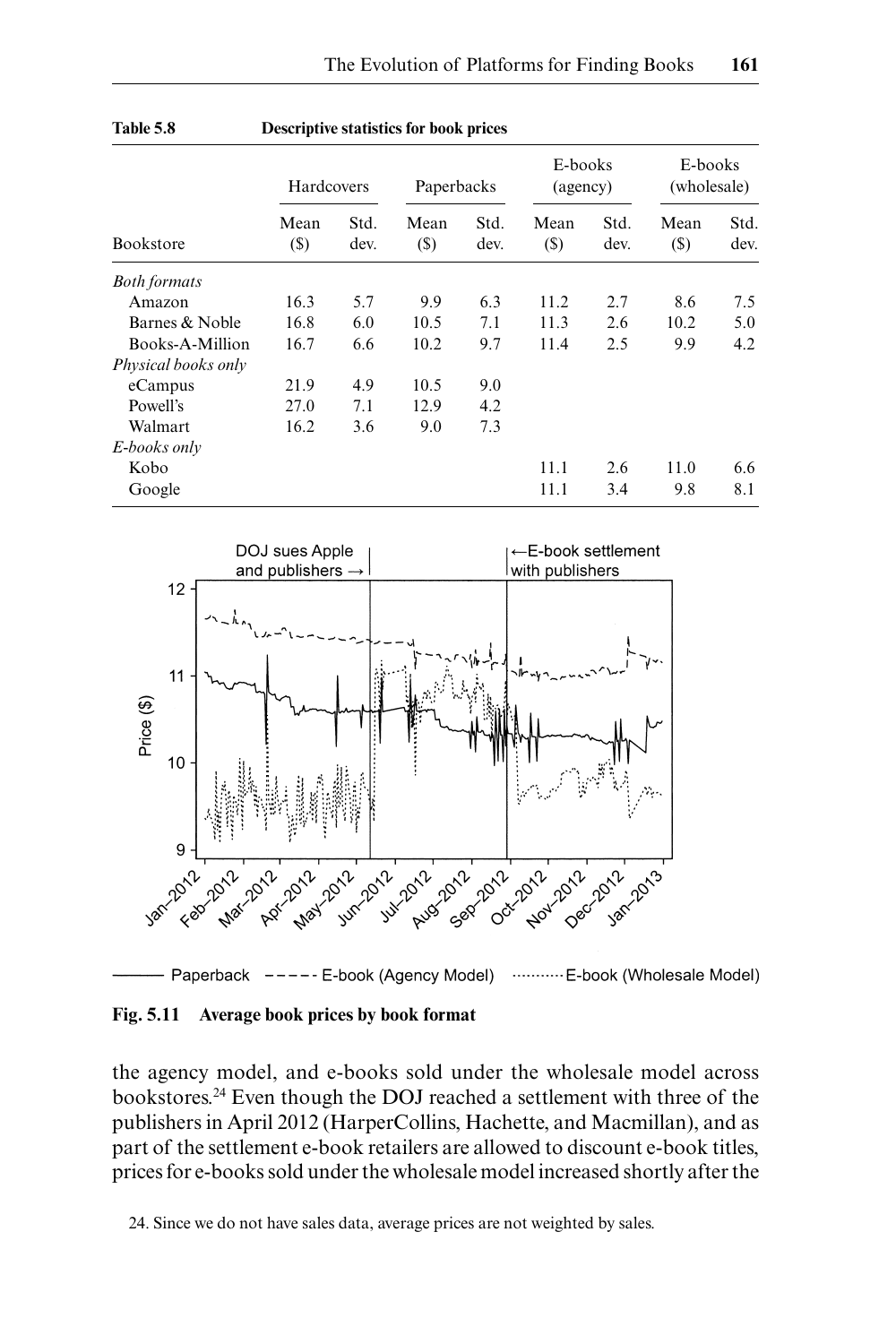

**Fig. 5.12 Average coefficient of variation by book format**

lawsuit was announced. The steep decline in e-book prices sold under the wholesale model a few months later coincides with the final approval of the settlement between the DOJ and the three publishers, with HarperCollins books starting to be discounted on Amazon soon after (Hachette and Simon & Schuster discounting began in December 2012).

One might wonder whether the evolution of search has impacted the degree of price dispersion for books. One standard measure of dispersion is the coefficient of variation—the ratio of the standard deviation in the prices different sellers charge for a given book divided by the average price sellers charge for that book. Since this measure is homogeneous of degree zero in the level of prices, one can average these coefficients of variation across all books in our sample to obtain a useful summary statistic for the level of price dispersion. Figure 5.12 plots the average coefficient of variation over time for the three book formats in our sample. Notice that the coefficient of variation is highest for e-books sold under the wholesale model, lower for paperback books, and lowest for e-books sold under the agency model. Additionally, note that the coefficient of variation for e-books sold under the wholesale model declined significantly after the e-book settlement, while the coefficient of variation for e-books sold under the agency model increased slightly. In contrast, the coefficient of variation for paperbacks was relatively stable throughout the entire period.

The underlying reason for these changes in prices and levels of price dispersion remains an open question. We note that the two remaining publishers (Macmillan and Penguin) settled in early 2013, so this event is unlikely to be the driver of the patterns observed in figures 5.11 and 5.12.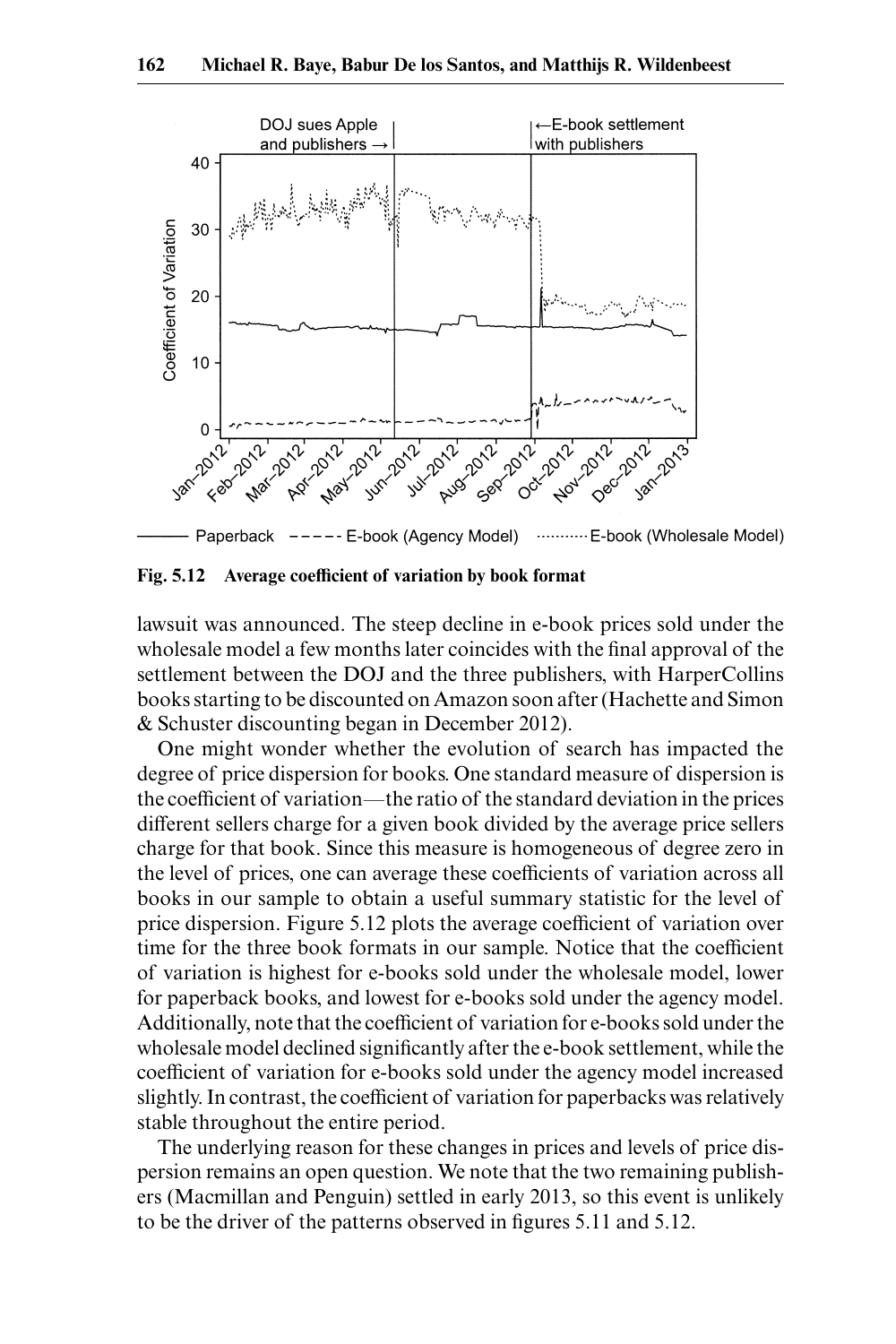## **5.6 Concluding Remarks**

Our initial look at the evolution of platforms through which consumers search for, purchase, and read books highlights a number of issues that should be on the agenda of those interested in digital media and other products sold online. There are a variety of different platforms where consumers can search for books, including online bookstores (such as Barnes & Noble), mass merchants (Amazon), and price comparison sites (BookFinder). While data suggest that consumers are increasingly conducting searches on closed systems (such as e-readers) and retailer platforms (such as Amazon), measurement of these trends is difficult. In contrast to these platforms, data on the types of searches conducted on search engines is readily available.

While Amazon and Barnes & Noble get significant numbers of visits from those conducting searches on Google and Bing, most of the observed searches are navigational ones—situations in which users query a search engine as a shortcut for navigating to the site of the bookseller where actual product searches are performed. Navigational searches to these top booksellers have steadily increased since 2004. The number of browser-based searches on book-related platforms such as Amazon, Barnes & Noble, BookFinder, and Google Books is sizable, but it is an open question whether browser-based searches on these platforms will continue to grow. Indeed, our preliminary analysis of searches for book titles on Google suggests a declining trend in book searches since 2007. While these patterns are consistent with shifts toward nonbrowser searches on closed platforms, including smartphone and tablet apps, additional research is required to reach any definitive conclusions.

Another open agenda item is the importance of the long tail for product searches in general, and more specifically for book searches. The search terms corresponding to long-tail searches at the major search engines are not observed in comScore data because of low search volume; we do not observe niche searches, which presumably take place in the long tail. Additional research will be needed to analyze the long tail.

An interesting new area of research has emerged relating to e-books. We have identified several new developments with respect to pricing strategies of publishers and booksellers and have provided some preliminary findings on how some of these developments have influenced book prices. More research will be needed on how different selling formats (e.g., the agency and wholesale models) affect pricing more generally, from both a theoretical and empirical point of view.<sup>25</sup>

Finally, note that we have completely sidestepped the first-order question of what consumers are seeking when they conduct searches for books, digital media, or (more broadly) other products. More bluntly, this chapter

25. Johnson (2013) and Abhishek, Jerath, and Zhang (2013) develop theoretical models that are geared toward a comparison of the different selling formats in the book industry.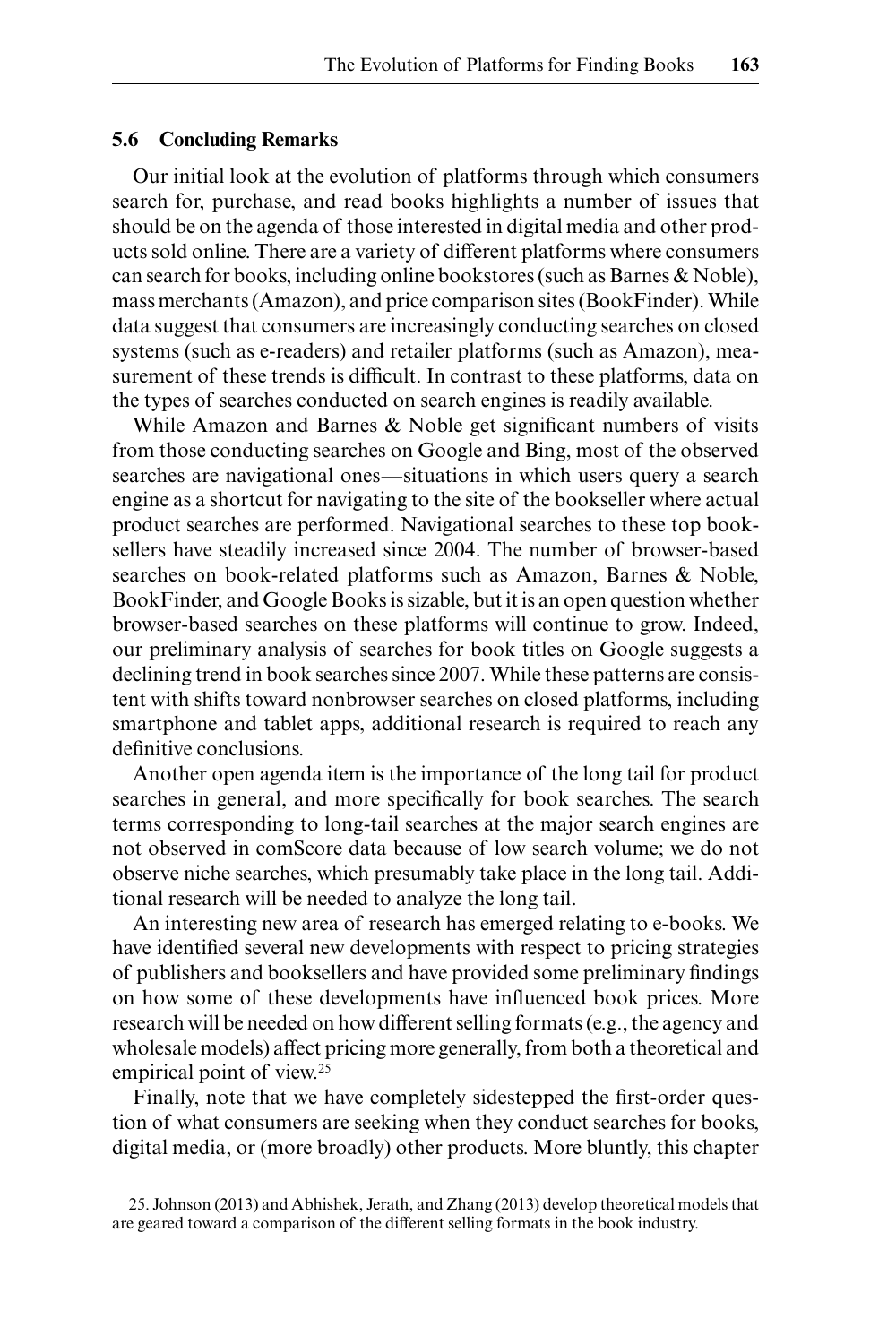says nothing about whether consumers are searching for information about the best book to read or information about the best prices available. Future research that unpacks these and other motives for search would be a valuable addition to the literature.

# **References**

- Abhishek, Vibhanshu, Kinshuk Jerath, and Z. John Zhang. 2013. "Agency Selling or Reselling? Channel Structures in Electronic Retailing." Working Paper, Carnegie Mellon University.
- Baye, Michael R., Babur De los Santos, and Matthijs R. Wildenbeest. 2012. "What's in a Name? Measuring Prominence, and Its Impact on Organic Traffic from Search Engines." Working Paper no. 2012-09, Kelley School of Business, Indiana University. http://dx.doi.org/10.2139/ssrn.2191051.
- ———. 2013. "The Evolution of Product Search." *Journal of Law, Economics & Policy* 9 (2): 201–21.
- ———. Forthcoming. "Search Engine Optimization: What Drives Organic Traffic to Retail Sites?" *Journal of Economics and Management Strategy*.
- Baye, Michael R., John Morgan, and Patrick Scholten. 2006. "Information, Search, and Price Dispersion." In *Handbook in Economics and Information Systems*, edited by T. Hendershott. Amsterdam: Elsevier.
- Brynjolfsson, Erik, Yu (Jeffrey) Hu, and Michael D. Smith. 2003. "Consumer Surplus in the Digital Economy: Estimating the Value of Increased Product Variety at Online Booksellers." *Management Science* 49 (11): 1580–96.
	- ———. 2011. "Goodbye Pareto Principle, Hello Long Tail: The Effect of Search Costs on the Concentration of Product Sales." *Management Science* 57 (8): 1373–86.
- Chevalier, Judith, and Austan Goolsbee. 2003. "Measuring Prices and Price Competition Online: Amazon.com and BarnesandNoble.com." *Quantitative Marketing and Economics* 1 (2): 203–22.
- Chevalier, Judith A., and Dina Mayzlin. 2006. "The Effect of Word of Mouth on Sales: Online Book Reviews." *Journal of Marketing Research* 43 (3): 345–54.
- Choi, Hyunyoung, and Hal Varian. 2012. "Predicting the Present with Google Trends." *Economic Record* 88 (s1): 2–9.
- Clay, Karen, Ramayya Krishnan, and Eric Wolff. 2001. "Prices and Price Dispersion on the Web: Evidence from the Online Book Industry." *Journal of Industrial Economics* 49 (4): 521–39.
- D'Amuri, Francesco, and Juri Marcucci. 2010. "Google It! Forecasting the US Unemployment Rate with Google Job Search Index." Working Paper no. 18732, Munich Personal RePEc Archive.
- De los Santos, Babur. 2012. "Consumer Search on the Internet." Working Paper no. 08-15, NET Institute. http://dx.doi.org/10.2139/ssrn.1285773.
- De los Santos, Babur, Ali Hortaçsu, and Matthijs R. Wildenbeest. 2012. "Testing Model of Consumer Search Using Data on Web Browsing and Purchasing Behavior." *American Economic Review* 102 (6): 2955–80.
- De los Santos, Babur, and Matthijs R. Wildenbeest. 2014. "E-book Pricing and Vertical Restraints." Working Paper, Indiana University.